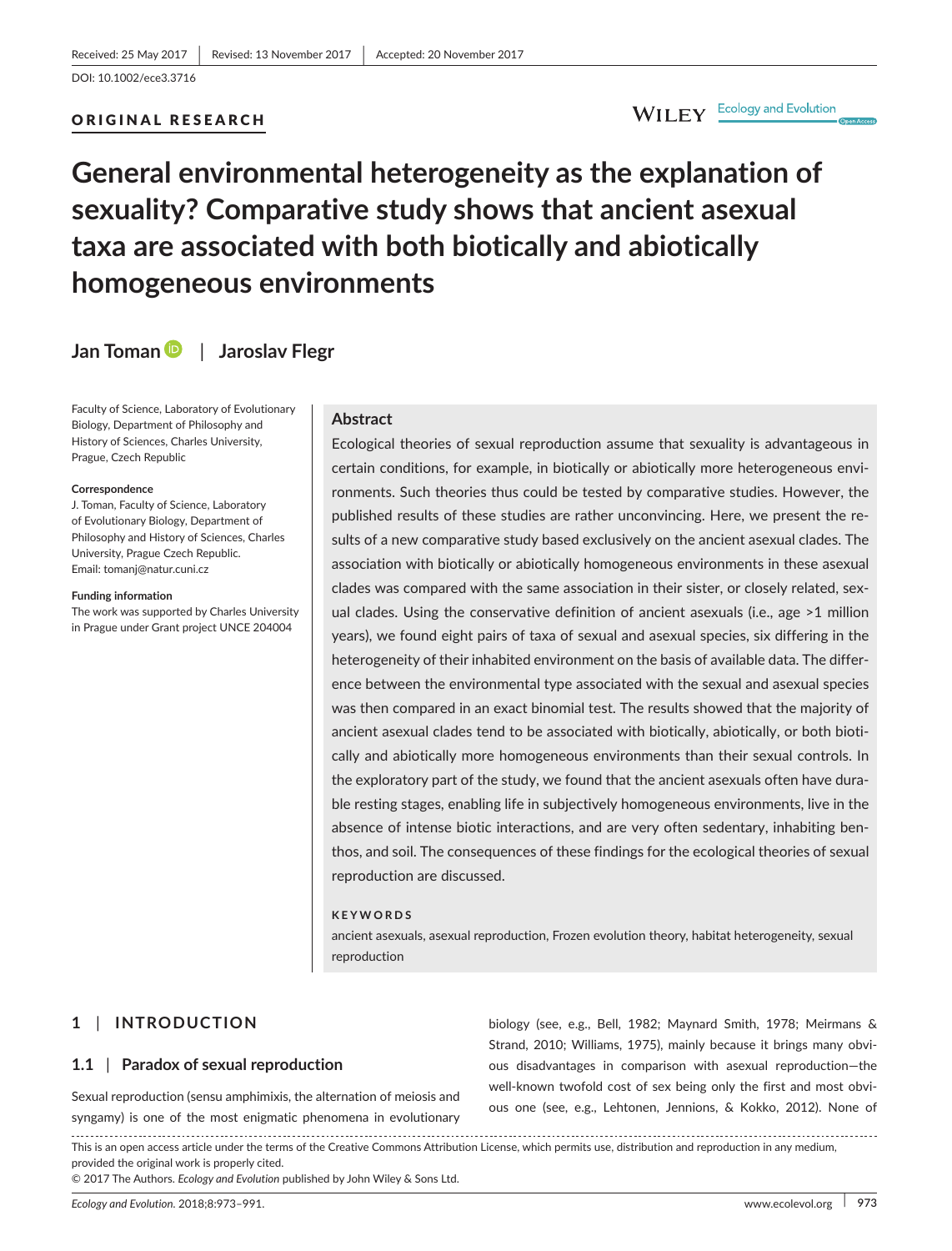**974 WII FY** Ecology and Evolution **and Example 2014 <b>COMAN** AND FLEGR

these disadvantages apply to all sexual species because of the highly variable nature of their reproduction. However, under many circumstances, the disadvantages apply profoundly (Lehtonen et al., 2012). Thus, sexual reproduction, its overwhelming predominance, and its long-term maintenance in eukaryotes remain an enigma that call for explanation.

Many main concepts and their countless variants were proposed to explain the paradox of sexual reproduction (reviewed, e.g., in Bell, 1982, 1985; Kondrashov, 1993; Maynard Smith, 1978; Meirmans & Strand, 2010; Otto, 2009; Sharp & Otto, 2016; Williams, 1975). The genetic advantages of sex for sexually reproducing populations or individuals are highlighted by concepts such as the Weismann's idea of sex generating variability, later delimited as the hypothesis of Vicar of Bray (Bell, 1982), Fisher–Muller's accelerated evolution of sexual species (Fisher, 2003; Muller, 1932), breaking free of neighboring deleterious mutations (Crow, 1970), reduction of the spread of genomic parasites (Sterrer, 2002), advantage of diploidy (Lewis & Wolpert, 1979), repair of DNA (Bernstein & Bernstein, 2013), restoration of epigenetic signals (Gorelick & Carpinone, 2009), eventually stochastic and deterministic variants of Muller's ratchet hypothesis (Kondrashov, 1982; Muller, 1964). These concepts are not mutually exclusive and underwent their own evolution during the last decades, leading to some convincing scenarios of the spread of sexuality and its longterm predominance (see, e.g., Keightley & Otto, 2006; Otto, 2009; Otto & Lenormand, 2002; Sharp & Otto, 2016).

Ecological theories of sexual reproduction, on the other hand, stress the assumption that sex provides some ecological advantage to sexual species. Certain trends can be clearly found in the geographic distribution of sexual reproduction, as was recently summarized by Hörandl (2006, 2009) or Vrijenhoek and Parker (2009). Moreover, primarily asexual prokaryotes are abundant and, as will be shown later in this study, clear examples of short-term and long-term secondarily asexual eukaryotic taxa have been identified. Sex is obviously not universally advantageous. It was also suggested that some advantages of sexual reproduction postulated by "genetic theories" could be achieved by automixis (Gorelick & Carpinone, 2009; Neiman &

Schwander, 2011; but see also Keightley & Otto, 2006; Otto, 2009; Otto & Lenormand, 2002; Sharp & Otto, 2016).

However, ecological theories of sexual reproduction need not contradict the benefits of sex identified by "genetic theories." In fact, "genetic theories" that consider adaptiveness are necessarily related to ecological phenomena, and most "ecological theories" have important genetic components as well (see Otto, 2009; Otto & Lenormand, 2002; Sharp & Otto, 2016). The difference lies mainly in their target of interest. "Ecological theories" focus on the direct, ecological, conditions that facilitate the evolution, spread, and long-term predominance of sex. Therefore, it might be more correct to designate them as ecology-dependent (in contrast to ecology-independent theories mentioned above). In any case, the final answer to the "greatest paradox of evolutionary biology" probably lies in the group of ecological theories of sexual reproduction, respectively, in some form of theoretical synthesis that incorporates the assumptions of both genetic and ecological theories of sex (Otto, 2009; Otto & Lenormand, 2002; Scheu & Drossel, 2007; Sharp & Otto, 2016; Song, Drossel, & Scheu, 2011; West, Lively, & Read, 1999).

# **1.2** | **Ecological theories of sexual reproduction and their predictions**

"Ecological theories" such as the Red Queen theory (Hamilton, Axelrod, & Tanese, 1990), the evolutionary arm-races hypothesis (Dawkins & Krebs, 1979), and the fast-sexual-response hypothesis of Maynard Smith (1993) emphasize the sexually reproducing organisms' advantage when interacting with other organisms that are able to dynamically react in a coevolutionary manner. According to these "biotic heterogeneity advantage" theories (see Table 1), sexual species should prosper in spatially and temporally biotically heterogeneous environments, that is, environments with many biotic interactions from competitors, predators, and parasites (see Table 2). In the presence of such intensive biotic interactions, sexual species are expected to be especially favored because they maintain high-genetic polymorphism and could quickly react to the counter-adaptations of their evolutionary opponents by a simple change of allele frequencies in the

| "Biotic heterogeneity advan-<br>tage" theories | E.g. Red Queen theory (Hamilton, et al. 1990), evolutionary<br>arm-races hypothesis (Dawkins & Krebs, 1979), fast-sexual-<br>response hypothesis (Maynard Smith, 1993)                                                                                                                          |
|------------------------------------------------|-------------------------------------------------------------------------------------------------------------------------------------------------------------------------------------------------------------------------------------------------------------------------------------------------|
| "Abiotic heterogeneity<br>advantage" theories  | E.g. Lottery and Sisyphean genotypes hypothesis (Williams,<br>1975), elbow room hypothesis (Maynard Smith, 1978),<br>tangled bank hypothesis (Bell, 1982), hypothesis of<br>fluctuating selection (Smith, 1980), hypothesis of reduced<br>response to fluctuating selection (Roughgarden, 1991) |
| "Overall heterogeneity"<br>advantage" theories | E.g. hypothesis of genetic polymorphism in fluctuating<br>environments (Williams, 1975), frozen plasticity theory<br>(Flegr, 2013), concept of density-dependent-independent<br>population regulation (Scheu & Drossel, 2007; Song, et al.<br>2011)                                             |

TABLE 1 Ecological theories of sexual reproduction

A classification of ecological theories of the maintenance of sexual reproduction presented in this paper. Given the extraordinary plethora of proposed concepts, this summary cannot be exhaustive nor complete. Only the major concepts as they were originally proposed are included.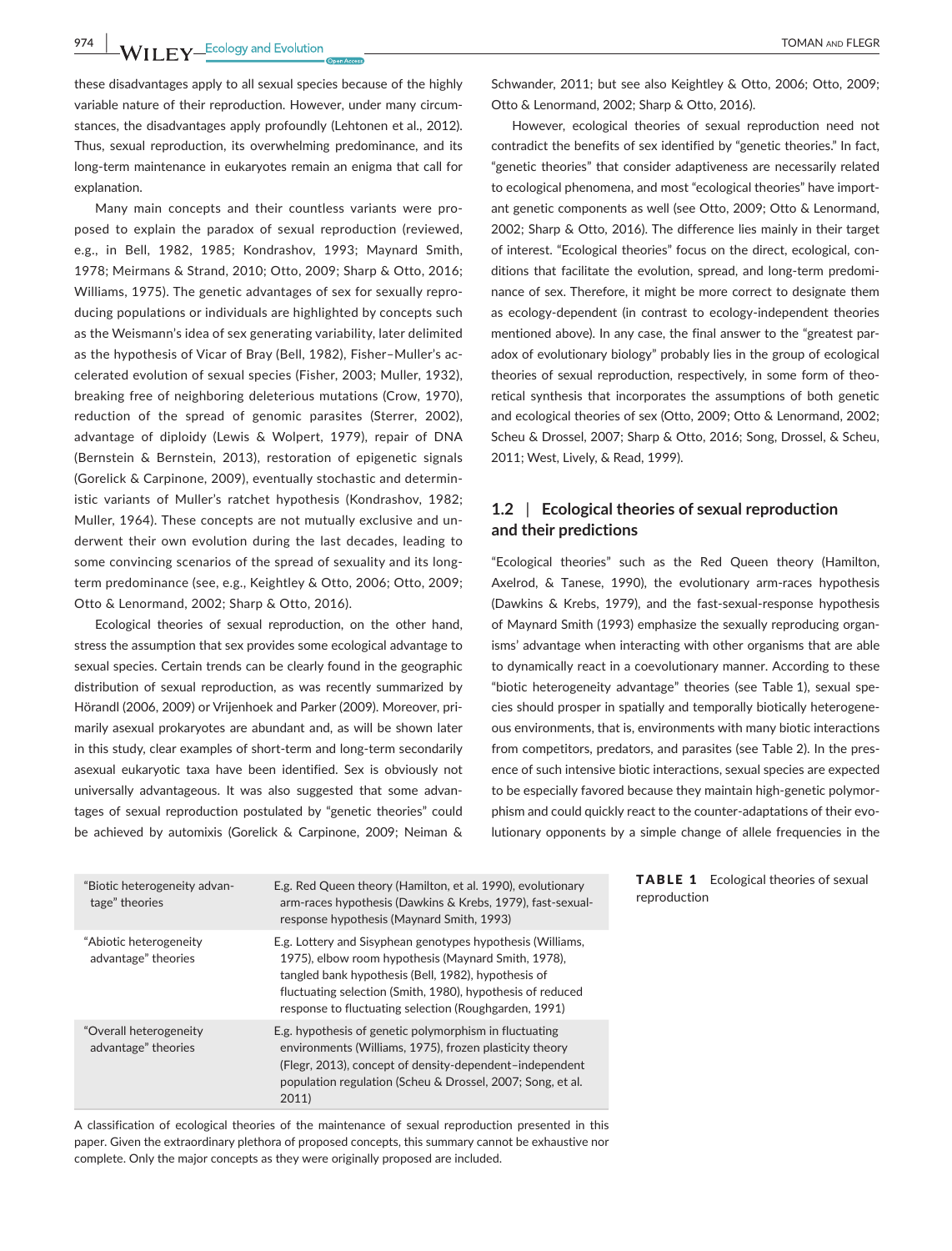TABLE 2 Biotically and abiotically heterogeneous environments

|                 | <b>Biotically heterogeneous environments</b>                                                                                                                                                       | Abiotically heterogeneous<br>environments                                                                                                                            |
|-----------------|----------------------------------------------------------------------------------------------------------------------------------------------------------------------------------------------------|----------------------------------------------------------------------------------------------------------------------------------------------------------------------|
| Characteristics | Environments with numerous and/or<br>intensive biotic interactions among<br>competitors and hosts and their predators/<br>parasites that are characteristic by<br>dynamic coevolutionary reactions | Spatiotemporally abiotically<br>very variable environments,<br>i.e. patchy, diverse,<br>changeable, unpredictable,<br>and with unequally<br>distributed resources    |
| <b>Examples</b> | Tropical rainforests, low-latitude coral reefs,<br>ancient lakes, habitats with climax<br>communities or generally with species-rich<br>complex ecosystems                                         | Temporary, ephemeral or<br>exposed habitats, dynami-<br>cally changing freshwater<br>environments, coastal<br>habitats, biomes of high<br>latitudes and/or altitudes |

Main characteristics of biotically and abiotically heterogeneous environments in the optics of ecological theories of sexual reproduction and examples of habitats that are characteristic by strong biotic and abiotic heterogeneity.

population. The speed, not the depth, of adaptation is more important in these environments (Maynard Smith, 1993).

Another group of ecological theories of sexual reproduction comprises, for example, the lottery and Sisyphean genotypes hypothesis (Williams, 1975), elbow room hypothesis (Maynard Smith, 1978), tangled bank hypothesis (Bell, 1982), hypothesis of fluctuating selection (Smith, 1980), and hypothesis of reduced response to fluctuating selection (Roughgarden, 1991). These "abiotic heterogeneity advantage" theories (see Table 1) see the main advantage of sexual reproduction in the higher fitness that sexual individuals or species achieve in abiotically heterogeneous environments—environments that are abiotically variable in space and/or time, that is, diverse, unpredictable, and with unequally distributed resources (see Table 2). An abiotic environment does not co-evolutionarily react to the evolutionary moves of its inhabitants, potentially allowing them to deeply adapt to it under certain circumstances, for example, under conditions of slow, long-term changes. Under these circumstances, the asexual species might have an advantage because, for example, they do not suffer from segregation and recombination loads (Crow, 1970). However, the spatial and temporal heterogeneity of an environment is expected to usually ensure the advantage of sexual species.

The heterogeneity of the environment, both biotic and abiotic, can be comprehended as the sum of heterogeneity in space (in the sense of variability, e.g., patchiness) and time (in the sense of instability, especially when the change is unpredictable). Both spatial and temporal heterogeneity could be the consequences of both biotic and abiotic factors (Li & Reynolds, 1995). The temporal and spatial aspects of heterogeneity, even though differing substantially at first sight, could act remarkably similarly in terms of favoring sexual species (Kondrashov, 1993; Neiman & Schwander, 2011; Otto, 2009; Otto & Lenormand, 2002; Scheu & Drossel, 2007; Sharp & Otto, 2016; Song et al., 2011). In principle, the most important factor is always whether the environment inhabited by the offspring differs in its character (i.e., selective pressures) from the environment inhabited by their parents.

The "biotic" and "abiotic" theories of sexual reproduction mentioned above have different predictions regarding the character of the environment that will be advantageous for sexual and asexual species. According to the major source of the environmental heterogeneity, it is therefore essentially possible to differentiate between these two groups of ecological theories of sexual reproduction. However, the predictions of different theories are not absolutely disparate—one could easily devise examples of environments suitable for asexual species according to both groups of theories, for example, stable extreme environments. Similarly, the individual theories of sexual reproduction are far from being disparate; they are usually interconnected in their basic principles, they intermingle and complement each other (Meirmans & Strand, 2010; Otto, 2009; Otto & Lenormand, 2002; Scheu & Drossel, 2007; Sharp & Otto, 2016; Song et al., 2011). Moreover, biotic and abiotic parts of the environmental heterogeneity, as well as other factors, are usually interconnected and influence and complement each other in their effects on the advantage of sexual or asexual reproduction (Glesener & Tilman, 1978; see also Otto & Lenormand, 2002; Otto, 2009; Sharp & Otto, 2016). It is therefore possible that the differentiation of "biotic" and "abiotic" ecological theories of sex is important in theory, but not important in the real world, and that sexual organisms do have an advantage in environments that are both biotically and abiotically relatively heterogeneous (i.e., overall heterogeneous environments, see Table 1 and Figure 1).

The fitness values of alleles of sexual species are often frequency and contextually dependent (on other alleles of the same gene, alleles of other genes, or particular traits). Such alleles (as well as alleles that are pleiotropically or epistatically interconnected with them) are not easily fixated or eliminated. Therefore, sexual species usually maintain high-genetic polymorphism that enables them to readily react to momentary changes of environment (by the changes in the frequency of already present alleles). However, the same factor (frequency- and contextually dependent fitness values of alleles) is expected to slowdown or, eventually, stop this response as soon as the frequency of present alleles significantly change. Therefore, it is possible that sexual species, in contrast to asexual ones, are usually not able to fully adapt to transient environmental changes; they mostly retain some genetic polymorphism that helps them escape extinction when the conditions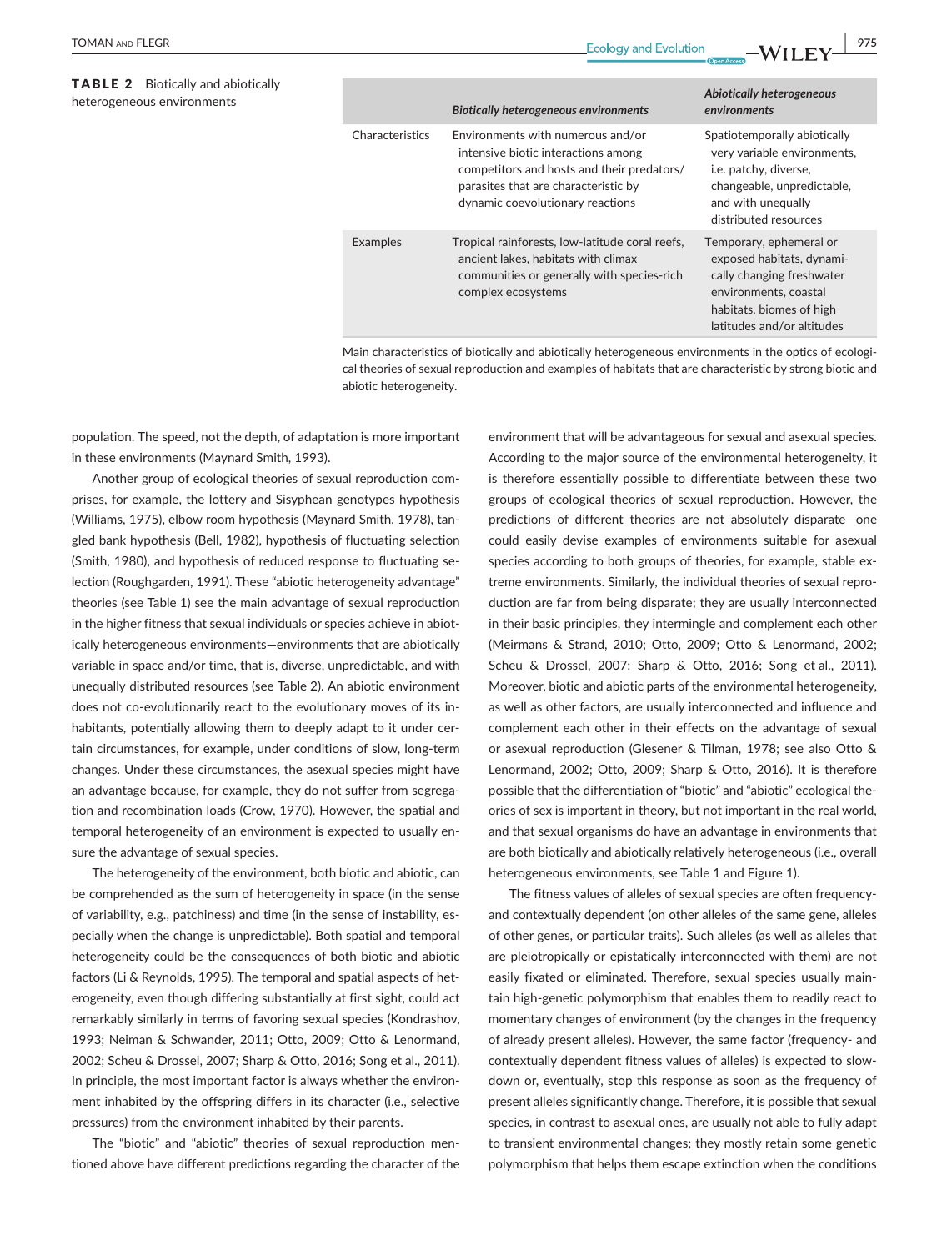

**Abiotic heterogeneity** 

**FIGURE 1** Ecological theories of sexual reproduction and their predictions regarding environmental heterogeneity. Diagram illustrating predictions of ecological theories of sexual reproduction regarding environmental heterogeneity. "Biotic" theories consider highly biotically heterogeneous environments (y axis, yellow) to be those that promote sexuality over asexual reproduction. "Abiotic" theories, on the other hand, highlight abiotically heterogeneous environments (x axis, blue) in this regard. Excluding more complicated models, abiotic heterogeneity has no role in "biotic" theories and *vice versa*. This is in stark contrast with several concepts that consider both kinds of environmental heterogeneity important for promoting sexual reproduction (green). Color saturation indicates hypothetical advantage of sexual organisms over asexuals in given conditions according to each group of theories

quickly return to normal. It was suggested by Williams (1975 pp. 145– 146, 149–154, 169) and explicitly discussed by Flegr (2008, 2010, 2013) that the resulting lower ability of sexual species to fully adapt to transient environmental changes may bring them, paradoxically, a major advantage in randomly fluctuating environments, that is, in environments expressing large (biotic or abiotic) heterogeneity in time.

According to this (meta-)hypothesis (see Table 1 and Figure 1), asexuals would prevail in stable or predictively slowly changing, possibly extreme, environments of low-temporal heterogeneity (Flegr, 2013). Given the similarities between the effect of temporal and spatial heterogeneity mentioned above, this notion can be readily extended to encompass both temporal and spatial heterogeneity. Similar remarks were made, for example, by Williams (1975, p. 153) and Roughgarden (1991), while a combination of several aspects of heterogeneity was implicitly also proposed as the explanation of the presence of sexual reproduction by Glesener and Tilman (1978) and some interpreters of the Red Queen theory (e.g., Butlin, Schön, & Martens, 1999) or the tangled bank hypothesis (e.g., Bell, 1982; Scheu & Drossel, 2007; Song et al., 2011).

Otto (2009) and Sharp and Otto (2016) identified a plethora of factors that enable the spread and long-term predominance of sex in computer simulations, spatiotemporal heterogeneity, and varying selection pressures being among the most important. Moreover,

the assumption of Flegr (2008, 2010, 2013) that the contextually dependent fitness value of alleles is a major factor in maintaining high long-term genetic variability of sexual populations seems to be empirically supported (see Otto, 2009). This hypothesis was also supported by the results of certain experimental studies, for example, long-term patterns of fitness and genetic variability (Renaut, Replansky, Heppleston, & Bell, 2006) or dynamics of adaptation (Colegrave, Kaltz, & Bell, 2002; Kaltz & Bell, 2002) in sexually and asexually reproducing *Chlamydomonas*. Furthermore, it is in accordance with theoretical modeling (Scheu & Drossel, 2007; Song et al., 2011) and empirical testing (e.g., Bluhm, Scheu, & Maraun, 2016) of concepts that consider density-dependent and independent population regulating factors as the main factors favoring sexual or asexual reproduction.

# **1.3** | **Comparing the ecology of sexual and asexual groups**

Most of the organisms that live on Earth, Archaea and Bacteria, are primarily asexual. The primary asexuality is a plesiomorphic trait and therefore does not need any special explanation. In contrast, most of the known species, eukaryotes, are primarily sexual (Speijer, Lukes, & Elias, 2015) while only some eukaryotic lineages switched to secondary asexual reproduction (de Meeus, Prugnolle, & Agnew, 2007; Speijer et al., 2015; Van Dijk, 2009). It is therefore possible to compare the environmental biotic heterogeneity and abiotic heterogeneity of such secondary asexual clades with that of their sexual relatives to test particular ecological hypotheses of sexual reproduction.

Most studies aimed at testing and discriminating between individual ecological theories of sexual reproduction on the basis of their predictions about the environmental correlates of sexual and asexual lineages showed largely inconclusive results. Often their aim was to test particular theoretical concepts: lottery hypothesis and Sisyphean genotypes hypothesis (Hörandl, 2009; Williams, 1975), elbow room hypothesis (Garcia & Toro, 1992; Koella, 1993), Red Queen theory (Burt & Bell, 1987; Neiman & Koskella, 2009), fast-sexual-response hypothesis (Becerra, Brichette, & Garcia, 1999), hypothesis of optimal responsibility to fluctuating selection (Griffiths & Butlin, 1995; Schön & Martens, 2004), hypothesis of prevention of loss of genetic variability under fluctuating selection (Hörandl, 2009; Maynard Smith, 1993; Vrijenhoek & Parker, 2009), or tangled bank hypothesis (Burt & Bell, 1987; Domes, Scheu, & Maraun, 2007; Griffiths & Butlin, 1995; Maraun, Norton, Ehnes, Scheu, & Erdmann, 2012; Vrijenhoek, 1984); or at least they were later interpreted as such. The most extensive comparison not focused on testing one particular theoretical concept was performed by Bell (1982) on multicellular animals (Metazoa). It mostly supported the tangled bank hypothesis. Experiments aimed at discriminating the selective pressures of biotically (see, e.g., Fischer & Schmid-Hempel, 2005) or abiotically (see, e.g., Becks & Agrawal, 2010) heterogeneous and homogeneous environments were also performed, mostly pointing to the conclusion that heterogeneous environments select higher rates of recombination or sexual reproduction. However, particular mechanisms that favor higher levels of sex are hard to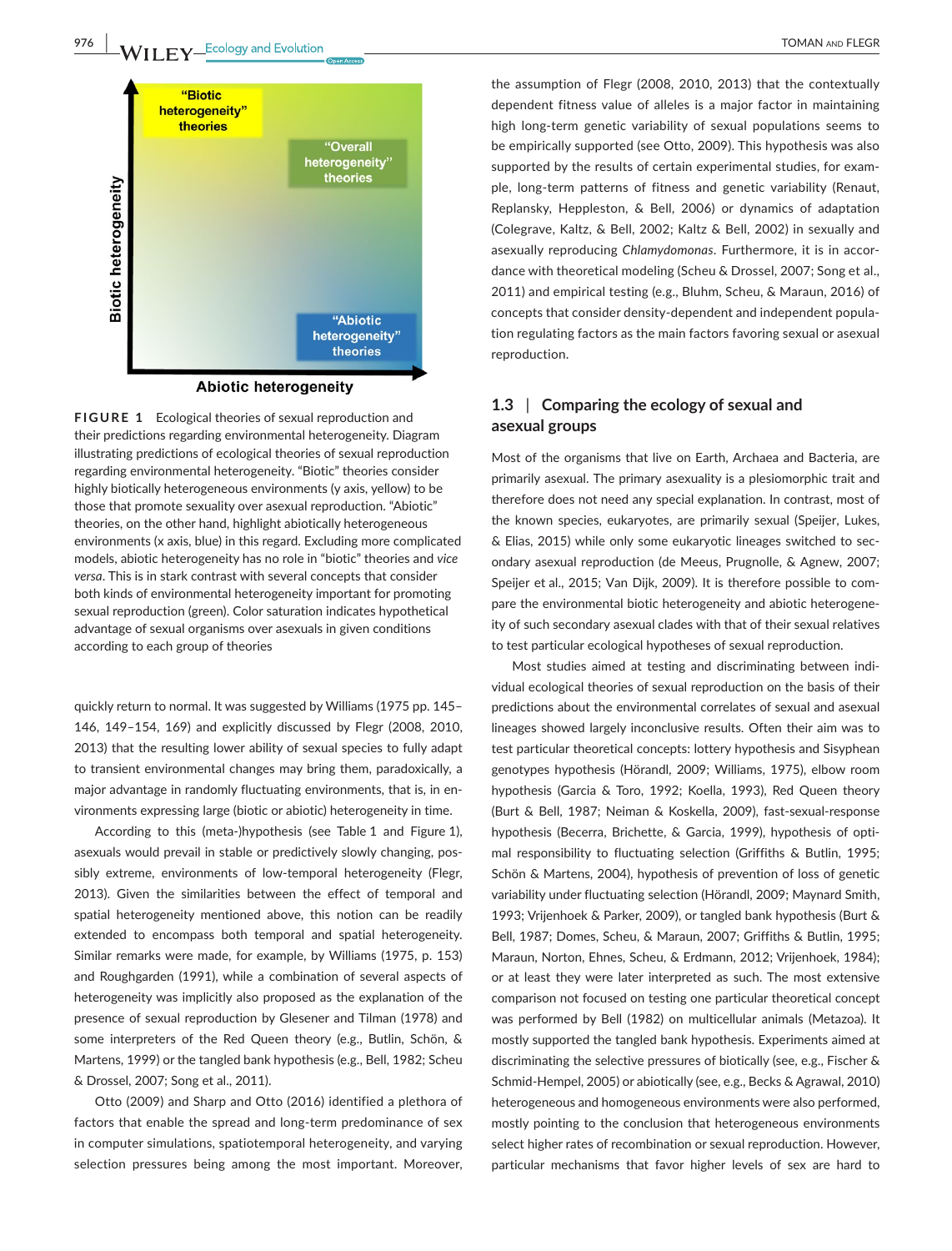**<u>ECOLOGIST COMAN AND FLEGR** 277 COMAN AND FLEGR 377 COMAN AND FLEGR 377 COMAN AND FLEGR 377 COMAN AND FLEGR 377</u>

determine in these cases that are, moreover, often based on facultatively sexual organisms.

The main problem of the comparative studies mentioned above may be the inclusion of both old and young asexual taxa. Most secondary asexual groups probably are not evolutionarily viable in the long term, as could be deduced from the distribution of asexual lineages on the "tree of life." With the exception of several ancient asexuals (AAs), they form only the terminal twigs—species and genera (Butlin, 2002). This pattern is probably the consequence of the opportunistic nature of their transition to asexual reproduction and subsequent failure in species selection (Nunney, 1989), or the higher persistence of sexual lineages in the process of stability-based sorting (Toman & Flegr, 2017). Moreover, at least some young asexual lineages could, in fact, consist of short-lived clones continuously cleaved from maternal sexual population (Janko, Drozd, Flegr, & Pannell, 2008; Vrijenhoek & Parker, 2009). Alternatively, they could be sustained by an occasional hybridization with related sexual lineages (Butlin, Schön, & Martens, 1998; van Raay & Crease, 1995; Turgeon & Hebert, 1994) or an infrequent transfer of genetic material from "host species" in hybridogenetic and gynogenetic lineages (Bogart, Bi, Fu, Noble, & Niedzwiecki, 2007; Mantovani, Passamonti, & Scali, 2001). In sum, young asexuals do not have to exhibit the properties that would allow them to survive in the long term, the reasons of their temporary success might, in contrast to the AA lineages, differ from case to case, and, contrary to the mainstream view, they could in fact bring a significant noise into the studies of long-term maintenance of sexual (and secondary asexual) reproduction.

### **1.4** | **Aims of the study**

The main aim of this study was to map the environmental heterogeneity of well-supported AA groups and identifies possible trends in its differences from the environmental heterogeneity of their closely related sexual clades. In the first part of the study, we compiled data on the environmental heterogeneity of AAs and their sexual controls. In the second, analytical, part of the study, we used the data to test whether AAs more often inhabit (1) generally less heterogeneous environments, (2) less biotically heterogeneous environments, or (3) less abiotically heterogeneous environments. To this end, we used paired exact tests to compare the ecological demands of sexual species and AA species within unrelated clades of eukaryotic organisms. In the third, exploratory, part of the study, we searched for particular environmental properties and organismal adaptations that are common among the AA members of the pairs.

As we outlined in the previous section, the phenomenon of asexual "terminal twigs contra ancient asexuals" is still somewhat controversial, and its real existence is being discussed (see, e.g., Janko, Drozd, & Eisner, 2011; Neiman, Meirmans, Meirmans, Schlichting, & Mousseau, 2009; Schön, Martens, & Rossi, 1996; Schwander & Crespi, 2009). Regardless of these discussions, it is obvious that out of all the secondary asexual clades only the AAs have been able to survive or even diversify in an asexual state for millions of years (Judson & Normark, 1996; Neiman et al., 2009; Normark, Judson, & Moran, 2003; Schurko,

Neiman, & Logsdon, 2009; Schwander & Crespi, 2009). This is the main reason that our study is based exclusively on AAs as they already proven to be evolutionarily viable in the long term.

However, it is worth mentioning that the focus on AAs puts forward another serious difficulty: These clades were separated from their sister sexual lineages a long time ago (at least 1 million years ago, see Materials and Methods), and both sexual and asexual lineages thus underwent considerable time periods of independent evolution. Therefore, both lineages independently acquired numerous adaptations that distinguished them but need not be related to the mode of their reproduction. Singular case studies comparing AAs and their sexual sister lineage thus are not expected to have a strong predictive value in the long-term maintenance of asexual reproduction. On the other hand, a comparative study enables us to compare several such pairs of AAs and sexual controls and reveal possible common adaptations of AAs related to their long-term survival in an asexual state.

# **2** | **MATERIALS AND METHODS**

# **2.1** | **Identification of ancient asexuals and their sexual controls**

### **2.1.1** | **Ancient asexual groups**

The definition of the "ancient asexual group" is rather vague. Some researchers consider a lineage to be AA if it reproduces obligately asexually for at least 50,000 generations or 0.5 million years (Law & Crespi, 2002a); some prefer one million generations (Schwander, Henry, & Crespi, 2011), yet others just speak about "millions of years" (Judson & Normark, 1996; Normark et al., 2003). It was even suggested that AAs are not substantially different from other asexuals and their delimitation is more or less arbitrary (Neiman et al., 2009). It is not the aim of this study to argue for the substantial difference of AAs from other asexuals or against it. We focus only on groups that were proven to survive exclusively in an asexual state for a considerable amount of time. Thus, regardless of the discussion on the fundamental distinction of young and old asexual taxa, in the current study we defined AAs conservatively as those secondary asexual eukaryotic lineages that reproduce obligately asexually with a great deal of certainty for at least one million years (see Table S1 for details).

At the beginning, we identified well-supported AA groups with the help of literary sources. We started with published secondary literature such as Judson and Normark (1996), Normark et al. (2003), Neiman et al. (2009), Schurko et al. (2009), Schwander and Crespi (2009), and Speijer et al. (2015), investigated cited primary literature and other novel primary literal sources concerning putative AA groups. We also investigated other possible AAs proposed in the primary literature and some lineages traditionally believed to be long-term asexual. The evidence for confirmation or rejection of putative AAs included organismal, life history, palaeontological, biogeographical, molecular, individual genetic, and population genetic data and also other indices of ancient asexuality proposed in the AA literature listed above. The list of supported and contested AA candidates, as well as reasons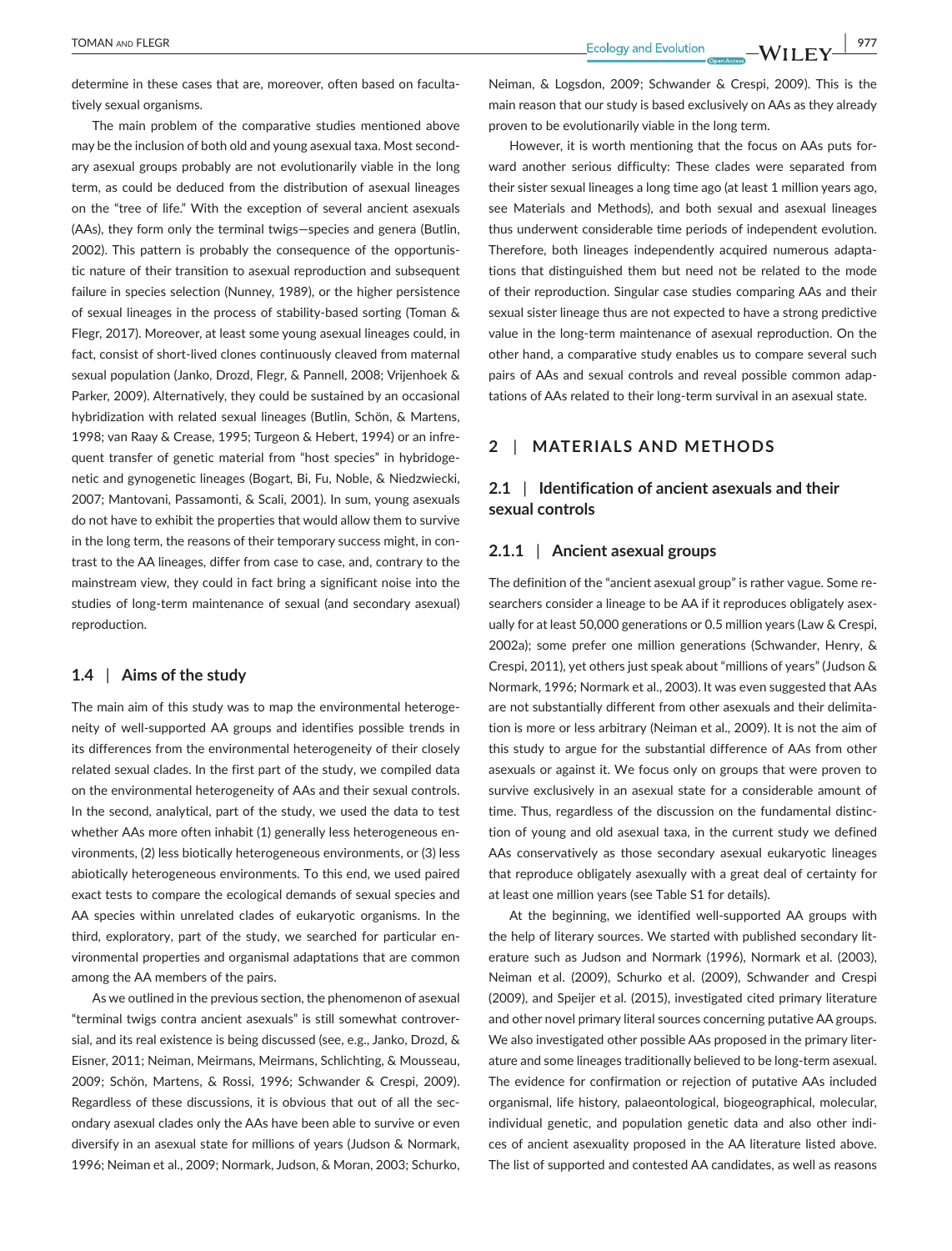**978 WII FY** Ecology and Evolution **and Example 2018 <b>Example 2019 TOMAN** AND FLEGR

for our decision, is summarized in Table S1*.* Only well-supported AA groups were included in our comparative study.

### **2.1.2** | **Sexual controls**

In the next step, we identified ecologically comparable sexual sister lineages for the eight AA groups using literary sources. In those individual cases in which the phylogenetic relations between the sexual and asexual lineages were not entirely clear, we used the closest possible comparable clades (see Table S2 for details). Three of the AA groups were monophyletic (Bdelloidea, Darwinulidae, and *Vittaria*). The remaining AA groups were polyphyletic, that is, they included several related monophyletic asexual sublineages with interstitial sexual lineages. We treated each of these groups as single unit in the analysis. In these cases, we compared every individual AA lineage with its sexual control in the monophyletic subtaxa of the polyphyletic AA group and based our conclusions on the prevailing trend (i.e., over 50% of the cases; however, all actual trends were much more convincing, see Table 3) in the whole polyphyletic group. With the exception of *Timema*, the internal phylogenetic relationships of the studied polyphyletic AA groups were more or less unclear. Where possible, we proceeded using the most probable relationships (Bdelloidea, Darwinulidae, Oribatidae, Nematalycidae and Proteonematalycidae, Grandjeanicidae, and Oehserchestidae, see Table S2). In the cases with several equally probable alternative phylogenetic relationships of AA and sexual lineages (both in monophyletic/*Vittaria/*, and polyphyletic/*Alicorhagia* and *Stigmalychus*, Pomerantziidae, *Vittaria*, *Lasaea*/AA taxa), we compared AA lineages with alternative sexual controls to determine the consistency of the trend in the association of AA lineages or sexual controls with biotically and/or abiotically more heterogeneous environments (all trends were consistent over all alternative sexual controls, see Table 3).

# **2.2** | **Determination of environmental heterogeneity**

Using relevant literary resources, we collected and analyzed data on the (biotically or abiotically more heterogeneous or homogeneous) character of environments inhabited by the studied groups (the data are summarized in Table 3). Biotic and abiotic environmental heterogeneity clearly have a nontrivial relationship to each other (see Discussion), but it is essentially possible to distinguish them.

It is also worth mentioning that an environmental heterogeneity, both biotic and abiotic, is an emergent property stemming from different factors and different adaptations in various AAs. An environmental heterogeneity of microscopic and macroscopic organisms, or more generally organisms living on different spatiotemporal scales, eventually organisms with completely different ecological strategies (terrestrial, benthic, planktonic, parasitic etc.), could not be quantified and rated on a single universal scale. However, individual AAs and their ecologically comparable sexual controls can be compared on the basis of particular factors that indicate a higher or a lower biotic or abiotic environmental heterogeneity of their particular environment. These factors are summarized in Table 4 (see Supporting information

Materials and Methods for details). Resulting binary data were possible to analyze statistically.

# **2.3** | **Statistics**

Collected data were analyzed using the R v. 3.1.2 software environment (R Core Team, 2014). We used an exact test suggested by R. A. Fisher, specifically a one-tailed binomial test, the only statistical technique which has a sufficiently high statistical power able to reject null hypothesis when we have extremely low N (theoretically a minimum of five). Using this technique, we tested three hypotheses: In case, the heterogeneity of habitats of AAs and their sexual controls differ, then asexual members of the pairs inhabit predominantly (1) biotically or abiotically, (2) biotically, and (3) abiotically more homogeneous environments.

Only in two AA groups (*Lasaea*, *Timema*), we were unable to identify any consistent differences in the heterogeneity of the environments inhabited by their sexual and asexual lineages. The most probable explanation of the absence of such a difference is a lack of empirical data. As the tested hypothesis makes predictions only about those pairs of species that differ in the heterogeneity of their habitats (and the binomial test analyses only binary variables, i.e., "less vs. more heterogeneous group," not "equally heterogeneous groups," see, e.g., McDonald, 2014), *Lasaea* and *Timema* were not included in the first round of our statistical analysis. The same applies for the abiotic heterogeneity of the environment of Darwinulidae.

To test the robustness of our results, we also ran more conservative second and third rounds of statistical analysis, including pairs with no reported difference in heterogeneity of habitats (1) as if they differed in the opposite direction than was predicted by our hypotheses and (2) as if they differed in the opposite direction but with only a 1/3 probability of positive outcome, that is, assuming a 2/3 probability of negative or indifferent result. The ecology, relevant adaptations, and environmental correlates of all eight pairs of AAs and their sexual controls were thoroughly examined in the exploratory part of the study, see Discussion.

# **3** | **RESULTS**

We conclude that eight of the putative AA groups do fulfill our strict criteria of ancient asexuality: bdelloid rotifers (Bdelloidea), darwinulid ostracods (Darwinulidae), several lineages of oribatid mites (Oribatidae), several lineages of mites from the suborder Endeostigmata and order Trombidiformes, shoestring fern *Vittaria appalachiana* (Farrar & Mickel), three species of stick insects from the genus *Timema*, and several lineages of the bivalve genus *Lasaea*; see Table S1. Their sister or closely related ecologically comparable sexual groups were identified consequently with the help of relevant literature; see Table S2.

The comparison of the character of environments inhabited by the AAs and their sexual controls in the cases that differed in this factor showed that AAs inhabit biotically or abiotically (six of six, *p* = .016),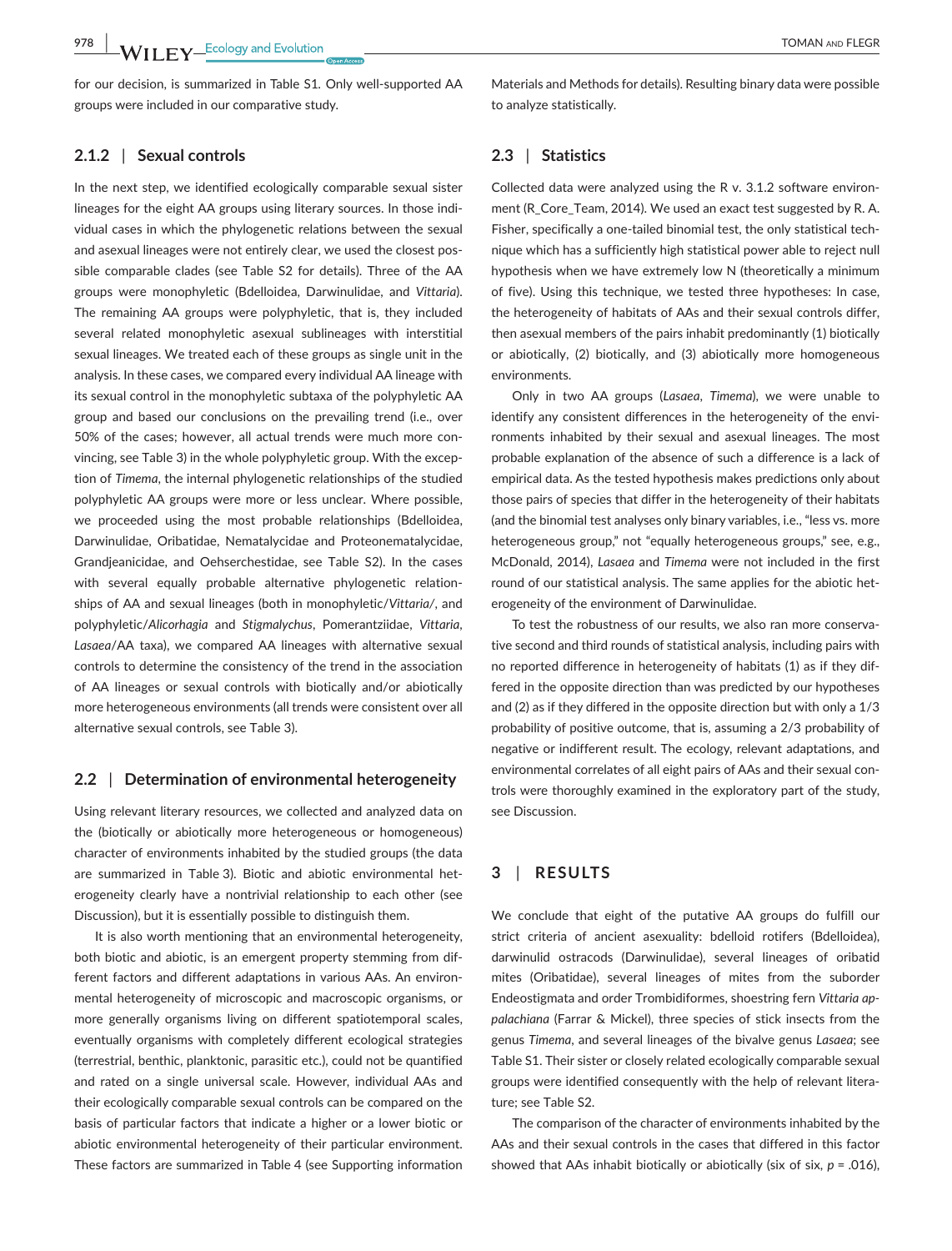**<u>Ecology and Evolution</u> WILEY** 979

# TABLE 3 The heterogeneity of an environment of studied taxa

| Ancient asexual<br>taxon      | Sexual control                    | Abiotically more homogenous than control                                                                                                                                                                                                                                                                                                                                                                                                                                                                                                                                                                                                                                                                        | Biotically more homogenous than control                                                                                                                                                                                                                                                                                                                                                                                                                                                                                                                                                                                                                                                                                                                                                                                                                                                                                                                                                                                                                                                                                                                                                                                                                                                                                                                                                                                                                                                                                                                                                                                                                                                                                                   |
|-------------------------------|-----------------------------------|-----------------------------------------------------------------------------------------------------------------------------------------------------------------------------------------------------------------------------------------------------------------------------------------------------------------------------------------------------------------------------------------------------------------------------------------------------------------------------------------------------------------------------------------------------------------------------------------------------------------------------------------------------------------------------------------------------------------|-------------------------------------------------------------------------------------------------------------------------------------------------------------------------------------------------------------------------------------------------------------------------------------------------------------------------------------------------------------------------------------------------------------------------------------------------------------------------------------------------------------------------------------------------------------------------------------------------------------------------------------------------------------------------------------------------------------------------------------------------------------------------------------------------------------------------------------------------------------------------------------------------------------------------------------------------------------------------------------------------------------------------------------------------------------------------------------------------------------------------------------------------------------------------------------------------------------------------------------------------------------------------------------------------------------------------------------------------------------------------------------------------------------------------------------------------------------------------------------------------------------------------------------------------------------------------------------------------------------------------------------------------------------------------------------------------------------------------------------------|
| <b>Bdelloidea</b>             | Monogononta                       | Yes<br>Tend to be associated with marginal<br>habitats and predominate there over sexual<br>control (Pejler, 1995; Ricci, 1987; Ricci &<br>Balsamo, 2000; Welch, Ricci, & Meselson,<br>2009), predominate over sexual control in<br>polar habitats (Dartnall, 1983; Janiec, 1996;<br>Jungblut, Vincent, & Lovejoy, 2012; Pejler,<br>1995; Sohlenius & Bostrom, 2005) +<br>anhydrobiosis (Pilato, 1979; Ricci, 2001);<br>predominate over sexual control in soil<br>(Devetter & Scholl, 2014; Donner, 1975;<br>Pejler, 1995; Scholl & Devetter, 2013);<br>predominate over sexual control in hot<br>springs at temperatures above 40°C (Issel,<br>1900, 1901; McDermott & Skorupa, 2011;<br>Pax & Wulfert, 1941) | Yes<br>Tend to be associated with marginal habitats and predominate there<br>over sexual control (Pejler, 1995; Ricci, 1987; Ricci & Balsamo, 2000;<br>Welch et al., 2009); aquatic representatives are exclusively benthic<br>and sedentary in contrast to sexual control (Koste & Shiel, 1986;<br>Ricci & Balsamo, 2000); predominate over sexual control in soil<br>(Devetter & Scholl, 2014; Donner, 1975; Pejler, 1995; Scholl &<br>Devetter, 2013); predominate over sexual control in polar habitats<br>(Dartnall, 1983; Janiec, 1996; Jungblut et al., 2012; Pejler, 1995;<br>Sohlenius & Bostrom, 2005); predominate over sexual control in hot<br>springs at temperatures above 40°C (Issel, 1900, 1901; McDermott<br>& Skorupa, 2011; Pax & Wulfert, 1941); absent in ancient lakes in<br>contrast to sexual control (Martens & Schön, 2000; Schön &<br>Martens, 2004); no typical predators and parasites (filtration, grazing<br>etc.) in comparison with the sexual control (Ricci & Balsamo, 2000);<br>getting rid of parasites (Wilson, 2011; Wilson & Sherman, 2010) and<br>escaping from competitors, predators and parasites (Ladle,<br>Johnstone, & Judson, 1993) via Bdelloidea-specific anhydrobiosis;<br>high tolerance to irradiation (Gladyshev & Meselson, 2008) and<br>starving (Ricci & Perletti, 2006) because of Bdelloidea-specific<br>anhydrobiosis                                                                                                                                                                                                                                                                                                                                                       |
| Darwinuloidea                 | Cypridoidea                       | No Difference<br>Tend to be associated with marginal<br>habitats, springs and interstitial (Pieri,<br>Martens, Stoch, & Rossetti, 2009; Pinto,<br>Rocha, & Martens, 2005; Schön, et al. 1998;<br>Schön, et al. 2009) + torpor (Carbonel, et al.<br>1988; Delorme & Donald, 1969; Retrum,<br>Hasiotis, & Kaesler, 2011), but the same<br>applies to some degree also to the sexual<br>control; Darwinuloidea does not dominate<br>in hot springs over its sexual control (Brues,<br>1932; Jana & Sarkar, 1971; Klie, 1939;<br>Külköylüoğlu, Meisch, & Rust, 2003;<br>Moniez, 1893; Wickstrom & Castenholz,<br>1985)                                                                                              | Yes<br>Tend to be associated with marginal habitats, springs and<br>interstitial, but the same applies to some degree also to the sexual<br>control (Pieri et al., 2009; Pinto et al., 2005; Schön et al., 1998,<br>2009); no typical predators and parasites (filtration) in comparison<br>with the sexual control (Dole-Olivier, et al. 2000); able to escape<br>from competitors, predators and parasites because of torpor, but<br>the same applies also to the sexual control (Carbonel et al., 1988;<br>Delorme & Donald, 1969; Retrum et al., 2011); little parasitized,<br>but the same applies to some degree also to the sexual control<br>(Bruvo et al., 2011; Schön et al., 2009); aquatic representatives are<br>exclusively benthic and sedentary in contrast to sexual control<br>(Dole-Olivier et al., 2000; Pokorný, 1965; Rossetti, Pinto, &<br>Martens, 2011; Schön et al., 2009); riverine and lacustrine<br>representatives predominantly inhabit hypoxic depths with few<br>competitors, predators and parasites (Rossi, Todeschi, Gandolfi,<br>Invidia, & Menozzi, 2002; Schön et al., 2009; Smith, Kamiya, &<br>Horne, 2006); little predated (Ranta, 1979); highly tolerant to<br>starving (Rossi et al., 2002); absent in ancient lakes with numerous<br>competitors, predators and parasites in contrast to sexual control<br>(Martens, 1998; Schön & Martens, 2004); does not dominate in<br>extremely cold (Bunbury & Gajewski, 2009; Külköylüoğlu &<br>Vinyard, 2000; McLay, 1978; Tudorancea, Green, & Huebner,<br>1979) or hot (Brues, 1932; Jana & Sarkar, 1971; Klie, 1939;<br>Külköylüoğlu et al., 2003; Moniez, 1893; Wickstrom & Castenholz,<br>1985) environments in comparison with sexual control |
| Ancient asexual<br>Oribatidae | Compared sexual Yes<br>Oribatidae | Tend to be associated with soil in contrast to<br>sexual controls and their predominance rises<br>with the depth of soil horizon (Devetter &<br>Scholl, 2014; Karasawa & Hijii, 2008;<br>Krivolutsky & Druk, 1986; Maraun et al., 2009;<br>Norton & Palmer, 1991); only few arboreal<br>representatives in comparison with sexual<br>controls (Karasawa & Hijii, 2008; Maraun et al.,<br>2009); predominantly inhabit abiotically more<br>stable forest soils in comparison with<br>meadows (Krivolutsky & Druk, 1986; Siepel,<br>1994), but see also Devetter and Scholl (2014)                                                                                                                                | Yes<br>Tend to be associated with soil in contrast to sexual controls and<br>their predominance rises with the depth of soil horizon (Karasawa<br>& Hijii, 2008; Maraun et al., 2009; Norton & Palmer, 1991); only<br>few arboreal representatives (Karasawa & Hijii, 2008; Maraun<br>et al., 2009); dominantly not typical predators and parasites<br>(decomposition, fungivory, lichens, microorganisms), but the same<br>applies also to the sexual controls (Norton & Behan-Pelletier,<br>2009); predominantly inhabit stable environments with unstruc-<br>tured resources (Domes, et al. 2007; Maraun, et al. 2012); but do<br>not prevail in the environment with less parasites and predators<br>(Cianciolo & Norton, 2006)                                                                                                                                                                                                                                                                                                                                                                                                                                                                                                                                                                                                                                                                                                                                                                                                                                                                                                                                                                                                       |

(Continues)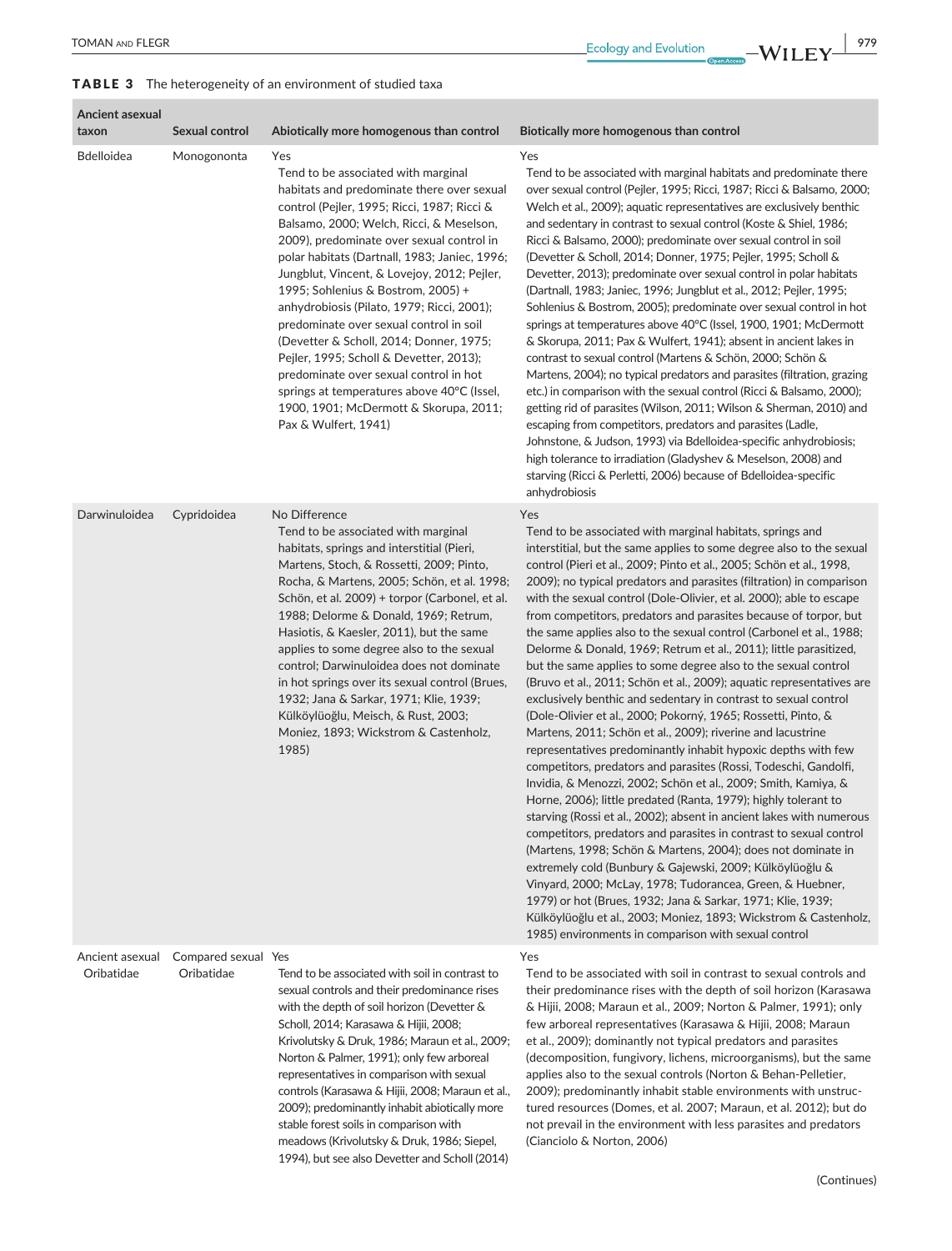# TABLE 3 (Continued)

| Ancient asexual<br>taxon         | Sexual control                                   | Abiotically more homogenous than control                                                                                                                                                                                                                                                                                                                                                                                                                                                                                                                                                                                                                                                                                                                          | Biotically more homogenous than control                                                                                                                                                                                                                                                                                                                                                                                                                                                                                                                                                                                                                                                                                                                                                                                                                                                                                                                                 |
|----------------------------------|--------------------------------------------------|-------------------------------------------------------------------------------------------------------------------------------------------------------------------------------------------------------------------------------------------------------------------------------------------------------------------------------------------------------------------------------------------------------------------------------------------------------------------------------------------------------------------------------------------------------------------------------------------------------------------------------------------------------------------------------------------------------------------------------------------------------------------|-------------------------------------------------------------------------------------------------------------------------------------------------------------------------------------------------------------------------------------------------------------------------------------------------------------------------------------------------------------------------------------------------------------------------------------------------------------------------------------------------------------------------------------------------------------------------------------------------------------------------------------------------------------------------------------------------------------------------------------------------------------------------------------------------------------------------------------------------------------------------------------------------------------------------------------------------------------------------|
| Ancient asexual<br>Endeostigmata | Compared sexual Yes<br>Endeostigmata             | Tend to be associated with soil, and, in<br>contrast to sexual controls, especially its<br>deep horizons (Darby, Neher, Housman, &<br>Belnap, 2011; Neher, Lewins, Weicht, &<br>Darby, 2009; Norton & Behan-Pelletier,<br>2009; Norton et al. 1993; Oconnor, 2009;<br>Walter, 2001, 2009); all hypothetical sister<br>sexual lineages of Alicorhagia + Stigmalychus<br>are much more ecologically disparate,<br>including life in abiotically changeable<br>environments (Darby et al., 2011; Neher<br>et al., 2009; Norton & Behan-Pelletier,<br>2009; Norton et al., 1993; Oconnor, 2009;<br>Walter, 2001, 2009); ecological patterns<br>analogical to Oribatidae but poorly explored<br>(Norton & Behan-Pelletier, 2009; Norton<br>et al., 1993; Walter, 2009) | Yes<br>Tend to be associated with soil, and, in contrast to sexual<br>controls, especially its deep horizons (Darby et al., 2011; Neher<br>et al., 2009; Norton & Behan-Pelletier, 2009; Norton et al., 1993;<br>Oconnor, 2009; Walter, 2001, 2009); dominantly not typical<br>predators and parasites (decomposition, fungivory, microorgan-<br>isms), but the same applies also to the sexual controls internal to<br>the clade Endeostigmata (Walter, 2009); all hypothetical sister<br>sexual lineages of Alicorhagia + Stigmalychus are much more<br>ecologically disparate, including strategies with high degree of<br>interspecific interactions (predators, parasites etc.) (Darby et al.,<br>2011; Neher et al., 2009; Norton & Behan-Pelletier, 2009; Norton<br>et al., 1993; Oconnor, 2009; Walter, 2001, 2009); ecological<br>patterns analogical to Oribatidae but poorly explored (Norton &<br>Behan-Pelletier, 2009; Norton et al., 1993; Walter, 2009) |
| Ancient asexual                  | Compared sexual<br>Trombidiformes Trombidiformes | Yes<br>Tend to be associated with soil, and, in<br>contrast to sexual controls, especially its<br>deep horizons (Bochkov & Walter, 2007;<br>Darby et al., 2011; Kethley, 1989; Neher<br>et al., 2009; Walter et al. 2009); all<br>hypothetical sister sexual lineages are much<br>more ecologically disparate, including life in<br>abiotically changeable environments (Darby<br>et al., 2011; Neher et al., 2009; Norton<br>et al., 1993; Walter et al., 2009); ecological<br>patterns analogical to Oribatidae but poorly<br>explored (Norton & Behan-Pelletier, 2009;<br>Norton et al., 1993; Walter et al., 2009)                                                                                                                                            | Yes<br>Tend to be associated with soil, and, in contrast to sexual<br>controls, especially its deep horizons (Bochkov & Walter, 2007;<br>Darby et al., 2011; Kethley, 1989; Neher et al., 2009; Walter<br>et al., 2009); no typical predators and parasites (decomposition,<br>fungivory, microorganisms) in comparison with sexual controls<br>(Darby et al., 2011; Neher et al., 2009; Norton et al., 1993; Walter<br>et al., 2009); all hypothetical sister sexual lineages are much more<br>ecologically disparate, including strategies with high degree of<br>interspecific interactions (predators, parasites etc.) (Darby et al.,<br>2011; Neher et al., 2009; Norton et al., 1993; Walter et al., 2009);<br>ecological patterns analogical to Oribatidae but poorly explored<br>(Norton & Behan-Pelletier, 2009; Norton et al., 1993; Walter<br>et al., 2009)                                                                                                  |
| Vittaria<br>appalachiana         | Related sexual<br>species                        | Yes<br>Distributed in higher latitude in comparison<br>with sexual controls (Farrar, 1978, 1998),<br>but associated exclusively with geologically<br>and ecologically highly stable habitats<br>(caves, excesses etc.) in contrast to sexual<br>controls (Farrar, 1978, 1990, 1998); sexual<br>controls are associated with exposed<br>habitats (epiphytic on trees or decomposing<br>wood) (Farrar, 1978, 1990; Farrar & Mickel,<br>1991)                                                                                                                                                                                                                                                                                                                        | Yes<br>Associated with habitats characterized by minimal competition<br>due to low light levels in contrast to sexual controls (Farrar, 1978,<br>1998); distributed in higher latitude in comparison with sexual<br>controls (Farrar, 1978, 1998); highly vulnerable to parasitization<br>and competition (Caponetti, Whitten, & Beck, 1982)                                                                                                                                                                                                                                                                                                                                                                                                                                                                                                                                                                                                                            |
| Ancient asexual<br>Timema        | Sister sexual<br>species                         | No Difference<br>No difference in their phenotype in<br>comparison with sexual controls (Sandoval,<br>Carmean, & Crespi, 1998); areas of 2/3 AA<br>species extend to higher latitudes than their<br>sexual controls (Law & Crespi, 2002a,b), but<br>other species of the genus (including<br>short-term asexual and sexual species) have<br>even northern distribution (Law & Crespi,<br>2002b)                                                                                                                                                                                                                                                                                                                                                                   | No Difference<br>2/3 AA species have narrower food niche in comparison with<br>sexual controls (Law & Crespi, 2002b); 2/3 AA species has<br>separate areas from remaining species (Law & Crespi, 2002b;<br>Sandoval et al., 1998) in contrast with sexual and short-term<br>asexual representatives of the genus (Law & Crespi, 2002b), but<br>see Law and Crespi (2002a); areas of 2/3 AA species extend to<br>higher latitudes than their sexual controls (Law & Crespi,<br>2002a,b), but other species of the genus (including short-term<br>asexual and sexual species) have even more northern distribution<br>(Law & Crespi, 2002b)                                                                                                                                                                                                                                                                                                                               |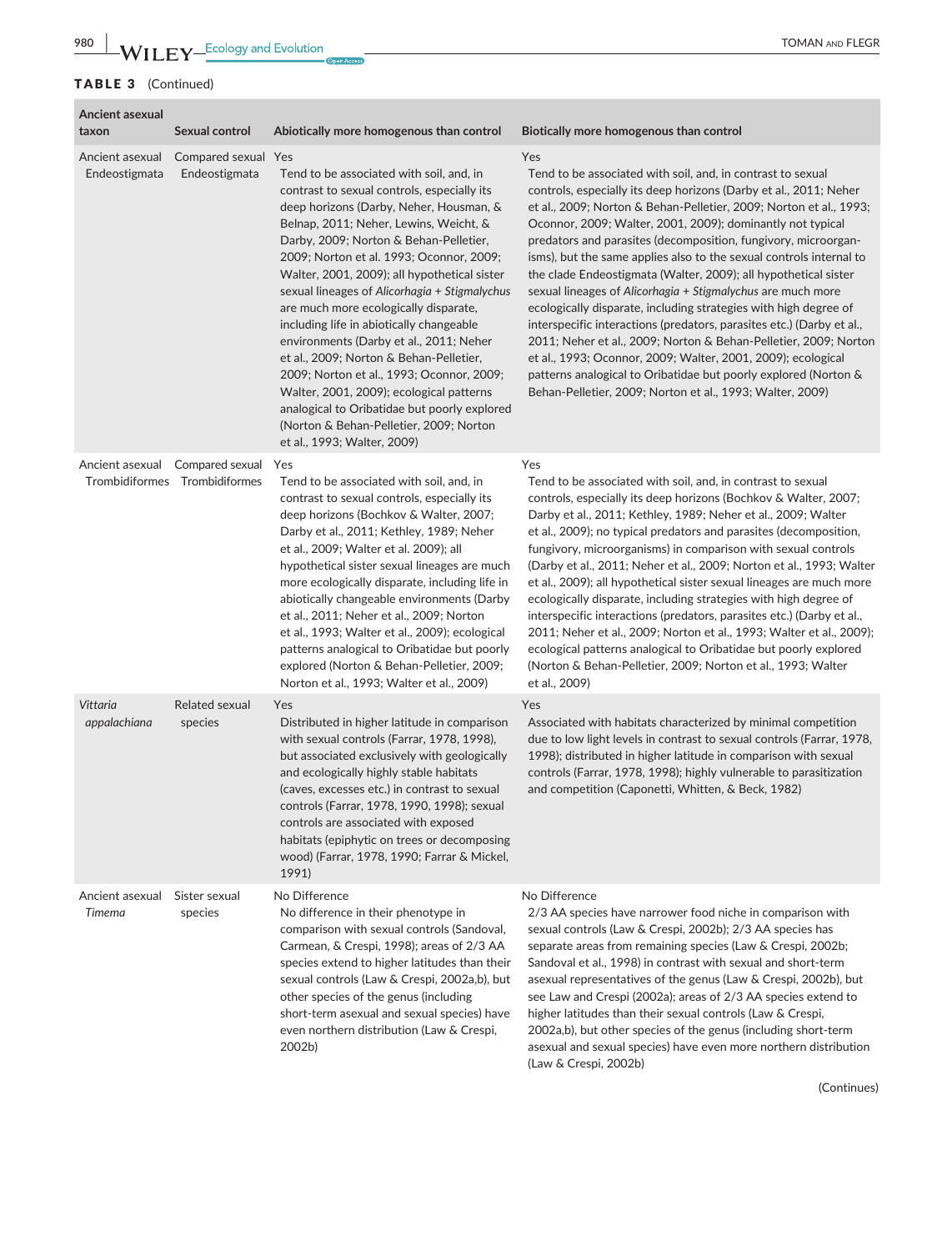#### TABLE 3 (Continued)

| <b>Ancient asexual</b><br>taxon | Sexual control | Abiotically more homogenous than control                                                                                                                                                                                                                                                                                                                                                                                                                                                                                                                                                                   | Biotically more homogenous than control                                                                                                                                                                                                                                                                                                                                                                                                                                                                                                                                                                                                                                                                                                                                                                                                                                                                                                            |
|---------------------------------|----------------|------------------------------------------------------------------------------------------------------------------------------------------------------------------------------------------------------------------------------------------------------------------------------------------------------------------------------------------------------------------------------------------------------------------------------------------------------------------------------------------------------------------------------------------------------------------------------------------------------------|----------------------------------------------------------------------------------------------------------------------------------------------------------------------------------------------------------------------------------------------------------------------------------------------------------------------------------------------------------------------------------------------------------------------------------------------------------------------------------------------------------------------------------------------------------------------------------------------------------------------------------------------------------------------------------------------------------------------------------------------------------------------------------------------------------------------------------------------------------------------------------------------------------------------------------------------------|
| Ancient asexual<br>Lasaea       | Sexual Lasgea  | No Difference<br>Ancient asexual representatives have global<br>distribution including high latitudes,<br>whereas the distribution of sexual species is<br>limited to the shores of Australia and<br>Tasmania (Ó Foighil & Smith, 1995; Ó<br>Foighil & Thiriot-Quievreux, 1999; Taylor &<br>Ó Foighil, 2000); associated with tidal zone,<br>but the same applies both to AA and sexual<br>Lasaea lineages (Morton et al. 1957); the<br>ability to slow down metabolism and<br>survive up to 12 days outside water, but the<br>same applies both to AA and sexual Lasaea<br>lineages (Morton et al., 1957) | No Difference<br>Ancient asexual representatives have global distribution including<br>high latitudes, whereas the distribution of sexual species is limited<br>to the shores of Australia and Tasmania (O Foighil & Smith, 1995;<br>Ó Foighil & Thiriot-Quievreux, 1999; Taylor & Ó Foighil, 2000); all<br>AA representatives (but also one of two sexual species in the<br>genus, Lasaea colmani) are exclusively benthic and directly<br>developing without the presence of ancestral planktonic larva (O<br>Foighil, 1989; Ó Foighil & Eernisse, 1988; Rosewater, 1975);<br>associated with diverse community of invertebrates, cyanophyta<br>and algae including algal species directly eroding Lasaea's shell,<br>but the same applies both to AA and sexual Lasaea lineages<br>(Morton et al., 1957); not typical predator or parasite (filtration),<br>but the same applies both to AA and sexual Lasaea lineages<br>(Morton et al., 1957) |

Comparison of the biotic and abiotic heterogeneity of an environment inhabited by the studied ancient asexuals and their sexual controls. Detailed evaluation of the habitat heterogeneity is given in each pair to support our decision of which member of the pair inhabits a biotically or abiotically more heterogeneous environment.

biotically (six of six, *p* = .016), and abiotically (five of five, *p* = .031) more homogeneous environments. All these results are statistically significant. In cases in which the indifferent pairs were included in the analysis as negative observations, results became statistically insignificant (six of eight, *p* = .145; six of eight, *p* = .145; respectively, five of eight, *p* = .363). However, in cases in which the probability of positive result was set on 1/3 (leaving 2/3 probability of negative or indifferent result, however, see Discussion), results became marginally significant (six of eight, *p* = .02; six of eight, *p* = .02; respectively, five of eight, *p* = .088). Details of the results are summarized in Table 3 and the Supporting information Review of AA ecology.

In the exploratory part of the study, we searched for the traits that could be typical for ancient asexual organisms. We identified several properties and adaptations that are common to a considerable number of studied AAs, see Table 5. The most notable are durable resting stages, life in benthos and soil, and life in the absence of intense biotic interactions. On the other hand, widely discussed alternative means of genetic exchange and association with other species in a "domesticated" state were not found to be very frequent among putative AAs.

# **4** | **DISCUSSION**

In contrast with other comparative studies in the field, the presented one is based exclusively on the AA taxa. Moreover, biotic and abiotic environmental heterogeneity have been distinguished. We conclude that all six of the six AA groups that meet inclusion criteria of our initial statistical analysis (i.e., age >1 million years, reported differences in a heterogeneity of a habitat of AA and its sexual control) inhabit biotically more homogeneous environments and all five of the five-ones inhabit abiotically more homogeneous environments when compared with their sexual controls. No AA group lives in an environment abiotically or biotically more heterogeneous than its sexual control.

In the cases excluded from the initial analysis (abiotic heterogeneity in Darwinulidae and both biotic and abiotic heterogeneity in *Timema* and *Lasaea*), it was not possible to distinguish whether the heterogeneity is lower in the AA group or in the sexual control. As expected, the observed results are not very robust due to an extremely low number of pairs of species for which the reliable ecological data are available (six). In the case of paired of species with no reported differences in heterogeneity of habitats were added to the analysis as negative observations, results became insignificant. Setting the probability of positive result to 1/3 (i.e., simulating 2/3 probability of negative or insignificant result) led to marginally significant results in the same case. However, this last test of the robustness of our results should be taken only as tentative because the direct assessment of the probability of indifferent result was beyond the possibilities of today's comparative studies. Nevertheless, even stepping aside from *p*-values, our results show a clear trend of AA association with biotically and abiotically homogeneous environments, both in general and in comparison with their sexual controls.

The associations with biotically and abiotically more homogeneous environments overlap almost perfectly. Thus, the results of the comparative analysis clearly indicate that either the AA groups tend to be associated with overall (both biotically and abiotically) homogeneous environments or that these two types of heterogeneity are so strongly correlated that it is impossible to decide in favor of theories of sexual reproduction that stress the key role of biotic or abiotic heterogeneity. In general, our results obtained on AAs support, but of course do not prove, the hypotheses that consider both biotic and abiotic heterogeneities acting as one factor in their effect on organisms (Flegr, 2010, 2013; Roughgarden, 1991; Scheu & Drossel, 2007; Song et al., 2011; Williams, 1975 pp. 145–146, 149–154, 169).

Despite the widespread apprehension that the long independent evolution of AAs and their sexual controls would hamper any ecological comparative analysis of the type presented here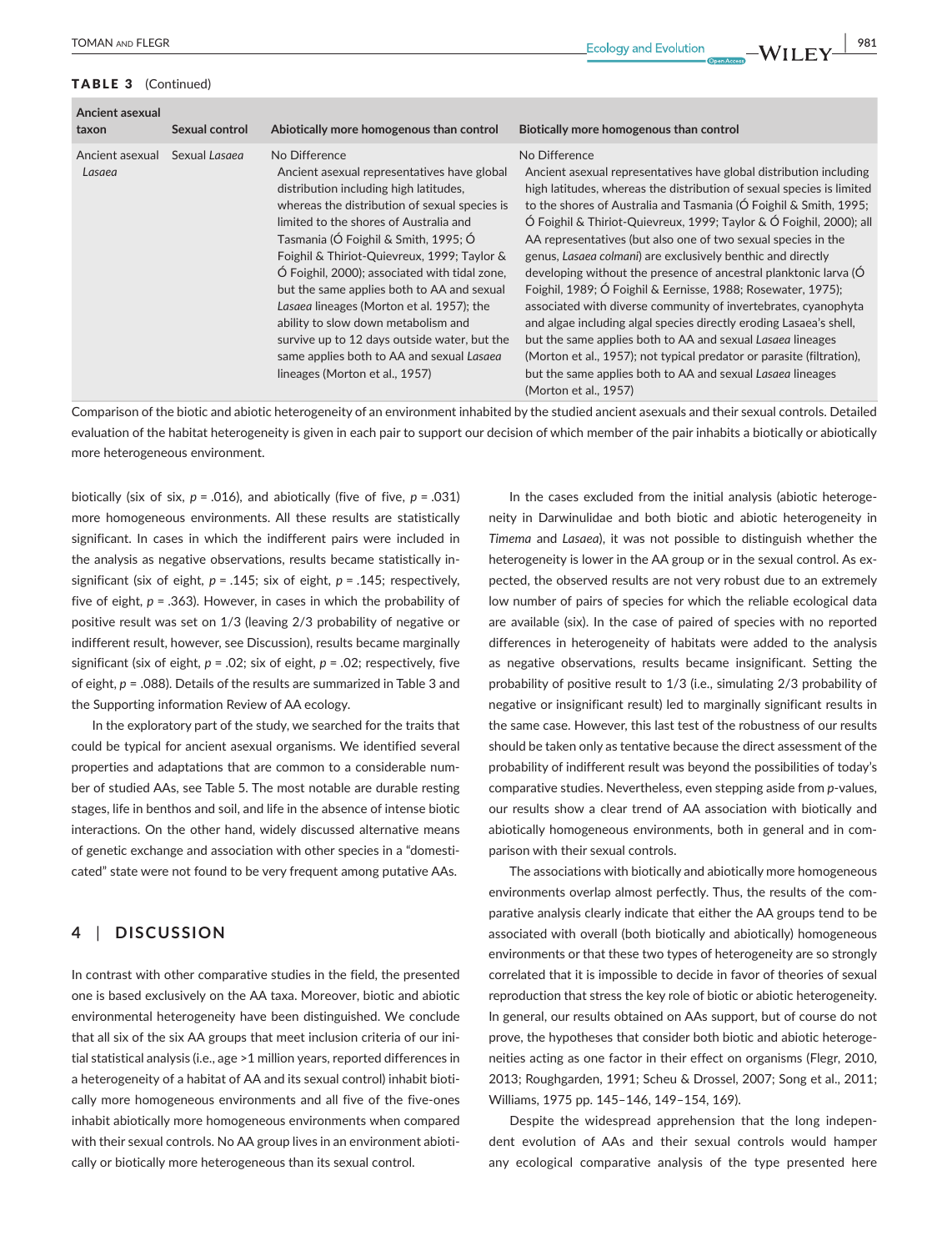×

**982 WII FY** Ecology and Evolution **and Example 2018 COMAN AND FLEGR** 

### TABLE 4 Factors determining biotic and abiotic environmental heterogeneity

| <b>Biotic heterogeneity</b>                                                                                                                                                                          |                                                                                                                                                                                                                                |                                                                                                                                                                                                                                                                                                                                                                    |
|------------------------------------------------------------------------------------------------------------------------------------------------------------------------------------------------------|--------------------------------------------------------------------------------------------------------------------------------------------------------------------------------------------------------------------------------|--------------------------------------------------------------------------------------------------------------------------------------------------------------------------------------------------------------------------------------------------------------------------------------------------------------------------------------------------------------------|
| Higher                                                                                                                                                                                               | Lower                                                                                                                                                                                                                          | References                                                                                                                                                                                                                                                                                                                                                         |
| Complex ecosystems with high degree of<br>competition, predation, and parasitism; e.g.<br>ancient lakes                                                                                              | Simple ecosystems low degree of competition,<br>predation, and parasitism; for example,<br>ephemeral, marginal, extreme habitats                                                                                               | Martens (1998); Martens and Schön (2000);<br>Schön and Martens (2004) versus Bell (1982);<br>Tobler, Schlupp, de Leon, Glaubrecht, and<br>Plath (2007)                                                                                                                                                                                                             |
| Unpredictable changes (predator-prey cycles<br>etc.)                                                                                                                                                 | Predictable changes (predator-prey cycles etc.)                                                                                                                                                                                | Dawkins and Krebs (1979); Tokeshi (1999)                                                                                                                                                                                                                                                                                                                           |
| Tight and specific association with prey or<br>host; e.g. predatory or parasitic lifestyle                                                                                                           | Loose association with prey or host; for<br>example, filtering or micropredatory lifestyle                                                                                                                                     | Dawkins and Krebs (1979)                                                                                                                                                                                                                                                                                                                                           |
| No adaptations to avoid competition,<br>predation, and parasitism; e.g. durable resting<br>stages                                                                                                    | Adaptations to avoid competition, predation,<br>and parasitism; for example, durable resting<br>stages                                                                                                                         | Dawkins and Krebs (1979); Wilson (2011)                                                                                                                                                                                                                                                                                                                            |
| Planktonic or nektonic lifestyle                                                                                                                                                                     | Benthic or sedentary lifestyle                                                                                                                                                                                                 | Emiliani (1982, 1993a,b); Suttle, Chan, and<br>Cottrell (1990); Bratbak, Egge, and Heldal<br>(1993); Fuhrman (1999); Wommack and<br>Colwell (2000); Fisher, Wieltschnig, Kirschner,<br>and Velimirov (2003); Bettarel, Bouvy,<br>Dumont, and Sime-Ngando (2006); Filippini,<br>Buesing, Bettarel, Sime-Ngando, and Gessner<br>(2006); Suttle (2005), Suttle (2007) |
| Not inhabiting soil, or only shallow soil<br>horizons                                                                                                                                                | Inhabitancy of soil, especially deep soil<br>horizons                                                                                                                                                                          | Wallwork (1970); Elliott, Anderson, Coleman,<br>and Cole (1980); Murphy and Tate (1996);<br>Drake, Choi, Haskell, and Dobbs (1998); Fisher<br>et al. (2003); Lavelle and Spain (2003); Paul<br>(2007)                                                                                                                                                              |
| Lower latitudes                                                                                                                                                                                      | Higher latitudes                                                                                                                                                                                                               | Rohde (1986); Rohde and Heap (1998); Tokeshi<br>(1999)                                                                                                                                                                                                                                                                                                             |
| Shallower parts of water column                                                                                                                                                                      | Deeper parts of water column                                                                                                                                                                                                   | Etter, Rex, Chase, and Quattro (2005)                                                                                                                                                                                                                                                                                                                              |
| Abiotic heterogeneity                                                                                                                                                                                |                                                                                                                                                                                                                                |                                                                                                                                                                                                                                                                                                                                                                    |
| Temporally changeable (on ecological<br>timescales), spatially very heterogeneous,<br>diverse and unstable habitats with<br>unequally distributed resources; e.g.<br>ephemeral and marginal habitats | Temporally stable, spatially homogeneous<br>habitats with equally distributed resources;<br>for example, caves, ground water reservoirs<br>or soil environment (especially deeper soil<br>horizons or soils of certain biomes) | Wallwork (1970); Farrar (1978); Farrar (1990);<br>Farrar (1998); Krivolutsky and Druk (1986);<br>Siepel (1994),; Siepel (1996); Pejler (1995);<br>Lavelle and Spain (2003); Coleman, Crossley,<br>and Hendrix (2004); Quesada et al. (2004);<br>Paul (2007); Devetter and Scholl (2014)                                                                            |
| Unpredictable changes                                                                                                                                                                                | Predictable changes (e.g., cyclical)                                                                                                                                                                                           | Tokeshi (1999)                                                                                                                                                                                                                                                                                                                                                     |
| No adaptations to avoid temporary adverse<br>abiotic conditions or enable migration; e.g.<br>durable resting stages                                                                                  | Adaptations to avoid temporary adverse abiotic<br>conditions or enable migration; for example,<br>durable resting stages                                                                                                       | <b>Wilson (2011)</b>                                                                                                                                                                                                                                                                                                                                               |
| Extreme yet spatiotemporally changeable<br>habitats; for example, nunatags, desiccat-<br>ing ponds, bark surface                                                                                     | Temporally stable extreme habitats; e.g. hot<br>springs or subsurface cavities                                                                                                                                                 | Bell (1982)                                                                                                                                                                                                                                                                                                                                                        |
| Lower latitudes and altitudes                                                                                                                                                                        | Higher latitudes and altitudes                                                                                                                                                                                                 | Hörandl (2006, 2009); Vrijenhoek and Parker<br>(2009)                                                                                                                                                                                                                                                                                                              |
| Freshwater habitats and coastal areas                                                                                                                                                                | Deeper parts of water column                                                                                                                                                                                                   | Etter et al. (2005); Sheldon (1996)                                                                                                                                                                                                                                                                                                                                |

Summary of factors that were evaluated to determine a higher or a lower environmental heterogeneity of AAs in comparison with their sexual controls. Note that the factors are not universal (a terrestrial organism cannot be benthic/nektonic etc.) and cannot be compared across all studies organisms. See Supporting information Materials and Methods for commentary and detailed description on how we determined biotic and abiotic environmental heterogeneity.

(leading to the preference of studying young asexual lineages, see Introduction), we found that both groups usually inhabit quite similar and considerably homogeneous environments. This can, in fact, complicate analyses in the opposite way by making the determination of differences in a habitat heterogeneity impossible (as was the case of *Timema* and *Lasaea*, see Table 3). On the other hand, their common ancestor's association with the homogeneous environments could have been a preadaptation to the successful and longterm transfer to asexual reproduction in the AAs. This tendency is obvious especially in Darwinuloidea–Cypridoidea, but it can also be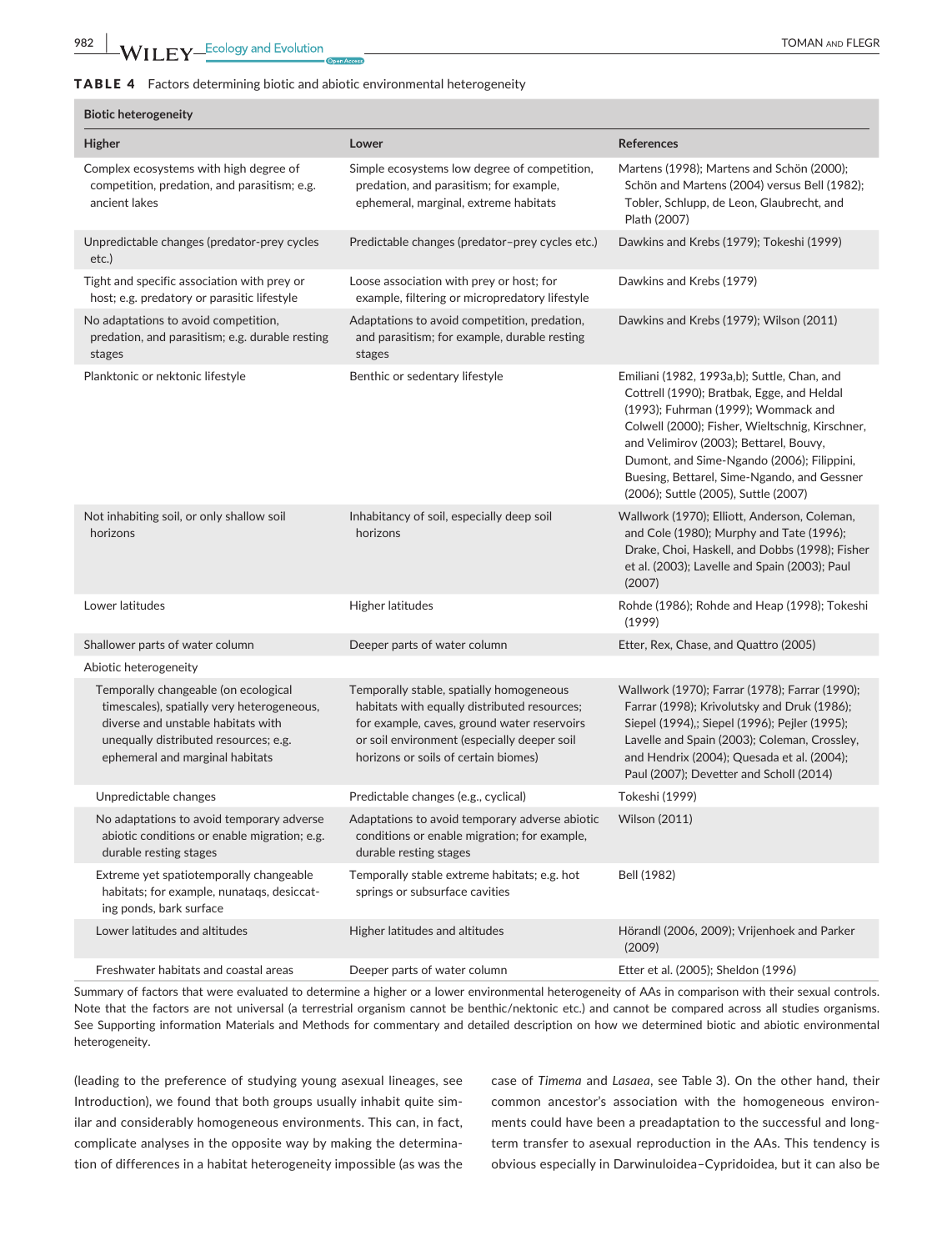TABLE 5 Specific ecological properties and adaptations of AA taxa

|                                   | Alternative exchange of<br>genetic information | Durable resting<br>stages | Sedentary life and<br>life in benthos | Life in the<br>soil | Absence of life strategies<br>with intensive biotic<br><b>interactions</b> |
|-----------------------------------|------------------------------------------------|---------------------------|---------------------------------------|---------------------|----------------------------------------------------------------------------|
| <b>Bdelloidea</b>                 | X                                              | X                         | X                                     | X                   | X                                                                          |
| Darwinuloidea                     |                                                | $\times$                  | X                                     | $\times$            | $\times$                                                                   |
| Ancient asexual<br>Oribatidae     |                                                |                           |                                       | X                   | X                                                                          |
| Ancient asexual<br>Endeostigmata  |                                                |                           |                                       | $\times$            | $\times$                                                                   |
| Ancient asexual<br>Trombidiformes |                                                |                           |                                       | X                   | X                                                                          |
| Vittaria appalachiana             |                                                |                           |                                       |                     | $\times$                                                                   |
| Ancient asexual Timema            |                                                |                           |                                       |                     | X                                                                          |
| Ancient asexual Lasgea            |                                                | $\overline{?}$            | X                                     |                     | X                                                                          |

The distribution of specific environmental properties and organismal adaptations associated with studied AA taxa. Significance of these findings is discussed below.

seen in Bdelloidea-Monogononta, Oribatidae, and Endeostigmata (see Table 3).

It is interesting in this regard that many contested AAs (see Table S1) also inhabit considerably homogeneous environments—for example,. arbuscular mycorrhizal fungi of the order Glomales (Croll & Sanders, 2009), tardigrades (Mobjerg et al., 2011; Pilato, 1979), nematode genus *Meloidogyne* (Castagnonesereno et al., 1993), ostracods *Heterocypris incongruens* (Ramdohr) and *Eucypris virens* (Jurine) (Butlin et al., 1998; Martens, 1998), bristle fern *Trichomanes intricatum* (Farrar) (Farrar, 1992), basidiomycete fungal families Lepiotaceae and Tricholomataceae (Currie, Mueller, & Malloch, 1999; Currie, Scott, Summerbell, & Malloch, 1999), ambrosia fungi Ophiostomatales (Farrell et al., 2001), or brine shrimp "*Artemia parthenogenetica*" (Bowen & Sterling) (Vanhaecke, Siddall, & Sorgeloos, 1984)—and their adaptations are similar to those of the AAs included in this study (see below).

# **4.1** | **What environmental properties and organismal adaptations are associated with AA taxa?**

Besides the tendency to inhabit biotically and abiotically homogeneous environments, we discovered several properties and adaptations that are common to a considerable number of studied AAs, occur in AAs more often than in their sexual controls, and could be the particular adaptations enabling their long-term survival in the environments mentioned above (see Table 5). The occurrence of these properties can, of course, be of little significance as we did not study their distribution throughout the near phylogeny. It is, however, interesting to mention them for the purposes of further research as universally distributed adaptations potentially connected to the mode of reproduction was not expected to be found in our sample because of markedly different ecological strategies of the studied AAs.

### **4.1.1** | **Alternative exchange of genetic information**

Alternative ways of exchange of genetic information could theoretically substitute sexual reproduction and thus were repeatedly proposed as the key adaptation to asexuality (Boschetti, Pouchkina-Stantcheva, Hoffmann, & Tunnacliffe, 2011; Butlin, Schön, & Griffiths, 1998; Debortoli et al., 2016; Gladyshev & Meselson, 2008; Schwander, 2016). However, we identified this factor only once in the AAs included in our study (i.e., in one of eight cases), namely in Bdelloidea that experience intensive horizontal gene transfer (Boschetti et al., 2011; Debortoli et al., 2016; Gladyshev & Meselson, 2008). Another mechanism of genetic exchange, parasexuality (sensu Pontecorvo, 1954), was proposed in some contested ancient asexuals—Glomales (Croll & Sanders, 2009), Tricholomataceae and Lepiotaceae (Mikheyev, Mueller, & Abbot, 2006), and certain protists (Birky, 2009). However, considering only the well-supported AAs, these mechanisms have limited distribution.

# **4.1.2** | **Durable resting stages and subjectively homogeneous environment**

The character of the environment is probably subjectively experienced rather differently by its inhabitants with their specific adaptations and by a human observer. In case that a particular organism reacts to the adverse change of environmental conditions by entrenching itself in the resting or durable persistent stages (e.g., anabiosis), then, as a result, it de facto does not subjectively experience the unfavorable conditions at all. Its objectively heterogeneous environment becomes subjectively much more homogeneous. It was even proposed that the presence of durable resting stages may, because of the reduced strength of selective pressures affecting these organisms in the long term, lead to an evolutionary stasis (Pilato, 1979).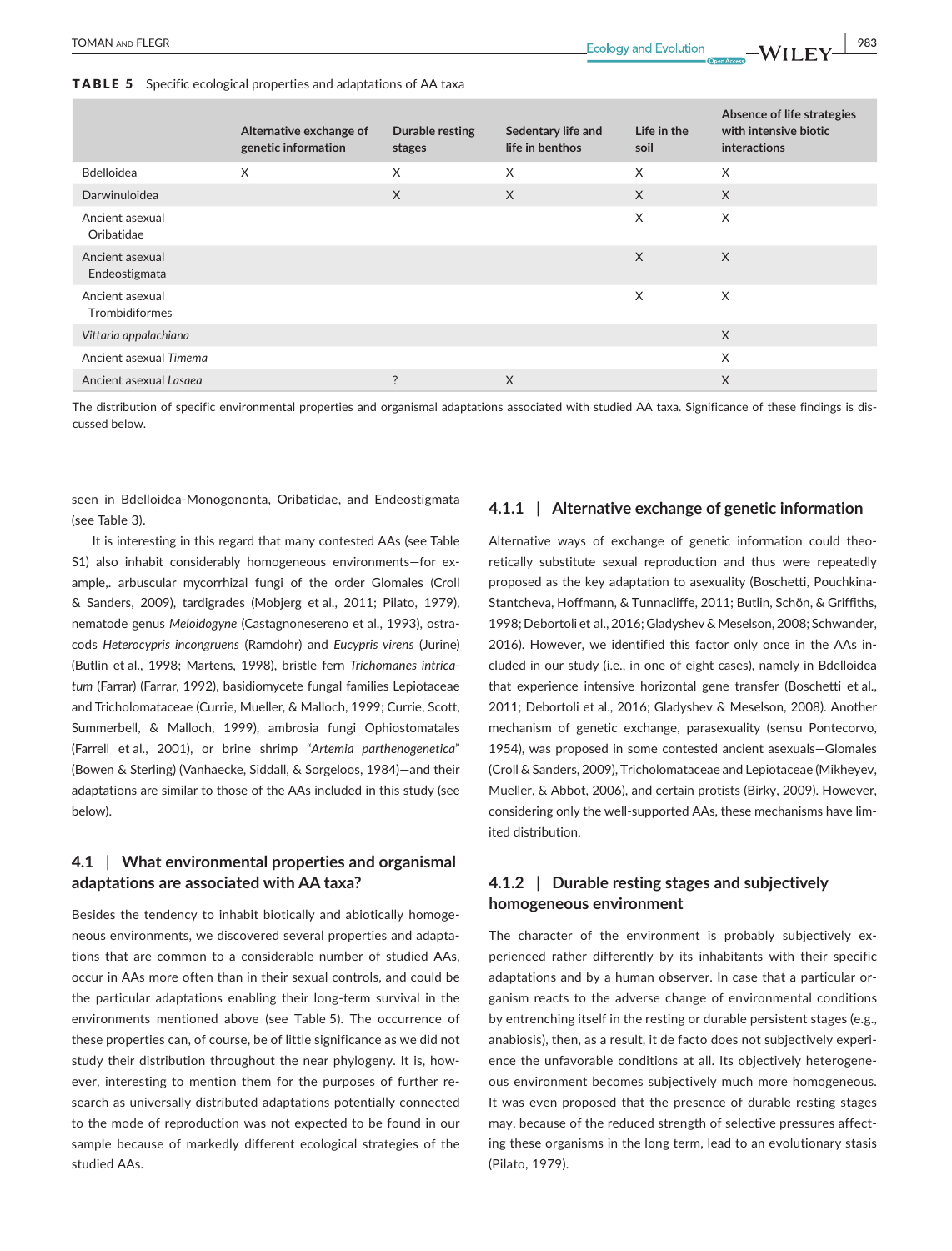**984 WII FY** Ecology and Evolution **and Example 2018 <b>COMAN AND FLEGR** 

This subjectivity of experienced environment probably addresses especially its abiotic factors, for example desiccation, which is survived in the anabiotic stages by Bdelloidea (Pilato, 1979; Ricci, 2001), or freeze and desiccation, which is survived in a state of torpor by Darwinulidae and some of their sexual relatives (Carbonel, Colin, Danielopol, Loffler, & Neustrueva, 1988). Similar durable stages could also be found in some contested AAs, namely "*Artemia parthenogenetica*" (Vanhaecke et al., 1984) and tardigrades (Mobjerg et al., 2011). Moreover, AA *Lasaea* is able to become mostly inactive and rests during the adverse conditions for some time as well (Morton, Boney, & Corner, 1957). On the other hand, at least in Bdelloidea, the anhydrobiosis may serve as the escape from biotic stresses too—especially parasites, both directly (the individual gets rid of parasites during desiccation) and indirectly (by enabling the escape from parasites in space and time), as was proposed by Wilson (2011). The distribution of durable resting stages among well-supported AAs looks rather scarce (three of eight cases). However, these 2–3 groups comprise all studied AAs associated with significantly (objectively) abiotically heterogeneous habitats.

An underestimation of this phenomenon might be another reason why most researchers did not come to unambiguous conclusions in their comparative analyses of the ecology of sexual and asexual organisms. For example, many "extreme" environments may not be abiotically very homogeneous, whereas some environments that were designated as abiotically heterogeneous, for example, in the famous Bell's (1982) study (periodical ponds, dendrotelms etc.), could be very subjectively homogeneous for local inhabitants (e.g., anhydrobiotic Bdelloidea). After all, the heterogeneity of the environment depends on the adaptation of the observer, including the presence or absence of the durable stages.

### **4.1.3** | **Sedentary life and life in benthos**

At least three well-supported AA groups (Bdelloidea, Darwinulidae, and *Lasaea*) are exclusively benthic or sessile in contrast to their sexual relatives (Dole-Olivier, Galassi, Marmonier, & Des Chatelliers, 2000; Ó Foighil, 1989; Ricci & Balsamo, 2000). Some species of rotifer group Monogononta (sexual control for Bdelloidea) (Pejler, 1995) and ostracod group Cypridoidea (sexual control for Darwinulidae) (Martens, Schön, Meisch, & Horne, 2008) are planktonic; one of the two sexual lineages in genus *Lasaea* has planktonic larvae (Ó Foighil, 1988).

It was proposed that benthic or sessile life may significantly reduce the biotic heterogeneity of an environment affecting such organisms by effectively hampering and reducing the spread of parasites (Emiliani, 1993a,b), which is often considered to be one of the most dynamic and influential components of the organisms' environment. It is true that, somehow paradoxically, paleontological studies (Jablonski, 1986) show increased extinction rates of species without planktonic larvae. However, the main reason for this is probably better colonizing abilities that are usually, but not always, associated with indirect development (Ó Foighil, 1989).

In a similar way to resting stages, the distribution of benthic or sedentary lifestyle among well-supported AAs looks rather scarce

on the first sight (three of eight cases). However, these three groups comprise all studied AAs that are (at least partially) associated with aquatic habitats. Moreover, it is interesting that numerous contested aquatic AAs are also exclusively benthic: flatworm *Schmidtea polychroa* (Schmidt) (Pongratz, Storhas, Carranza, & Michiels, 2003), New Zealand mudsnail *Potamopyrgus antipodarum* (Gray) (Neiman, Jokela, & Lively, 2005), and ostracods *Heterocypris incongruens* (Ramdohr) and *Eucypris virens* (Jurine) (Butlin et al., 1998; Martens, 1998).

# **4.1.4** | **Life in the soil**

Another adaptation widely distributed among AA groups is the inhabitancy of soil, especially deeper parts of the soil horizon. This tendency can be seen mainly in the AA mites from groups Oribatidae, Endeostigmata, and Trombidiformes, although their sexual relatives have some soil representatives too (Karasawa & Hijii, 2008; Maraun et al., 2009; Walter, 2009). Bdelloidea and Darwinuloidea tend to be associated with semiterrestrial habitats (Schön, Rossetti, & Martens, 2009). Moreover, AA Bdelloidea dominate among the soil rotifers above any of their sexual relatives (Pejler, 1995). Most representatives of Darwinulidae inhabit soil (respectively interstitial) too, although this applies also to some of their sexual relatives (Schön et al., 2009). Taken together, five of eight studied AA groups have numerous soilinhabiting representatives and show a tendency to inhabit soil.

Living in soil may, in a similar way to life in benthos, reduce the capacity of parasites to spread (sensu Emiliani, 1993a,b). The soil environment is three-dimensional in its nature. Environments of surface organisms usually have some vertical dimension as well; however, this feature is pronounced much stronger in soil. Especially on smaller spatial scales characteristic for rotifers, ostracods, mites, fungi, and other putative AAs, the environment of soil organisms consists of tortuous system of pores and crevices. The shortest way from point A to point B in soil is only rarely a straight line. Under normal circumstances (i.e., population densities comparable to surface environments), this feature probably reduces any interactions of soil organisms and thus negatively affect parasitization, predation, and competition (Drake, Choi, Haskell, & Dobbs, 1998; Elliott, Anderson, Coleman, & Cole, 1980; Fisher, Wieltschnig, Kirschner, & Velimirov, 2003; Lavelle & Spain, 2003; Murphy & Tate, 1996; Paul, 2007; Pilato, 1979). However, it should be noted that this may change under high population densities (especially in surface layers of the soil or during some special occasions, such as periodic inflow of resources, and swarming) and therefore should be subject of further research. Besides, soil is an abiotically very stable environment shielding its inhabitants from fluctuations in temperature and humidity, as well as from UV radiation, and could be very favorable for asexuals also for this reason (Krivolutsky & Druk, 1986; Pilato, 1979; Siepel, 1994). In sum, the inhabitancy of soil habitats may eventually erase many of the hypothetical evolutionary advantages of sexuality and enable its inhabitants, or at least those who are not blocked to do so by some evolutionary constraints, to change their mode of reproduction to asexual. This, however, remains a speculation until a more extensive survey of soil organisms' mode of reproduction is made.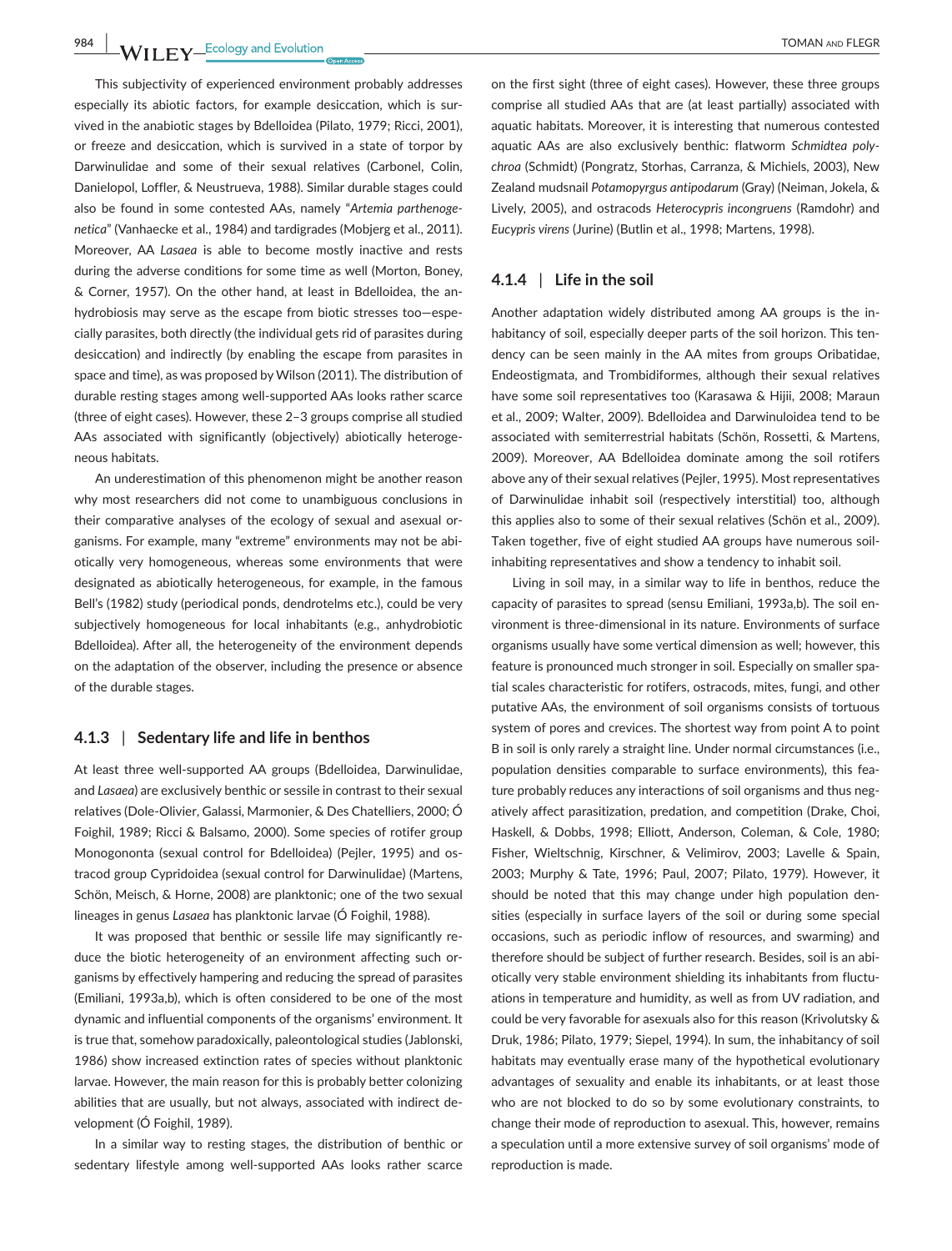Other explanations have also been proposed for the asexuals' association with soil habitats. Oribatidae could suffer less intense selective pressures in the soil than in the arboreal environment where they have to respond to the coevolving lichens, their main food source (Maraun et al., 2009). Asexuality can be also more advantageous in soil because of the difficulties with seeking out sexual partners, less effective pheromone dispersal etc. (Karasawa & Hijii, 2008). Nevertheless, numerous contested AAs are soil inhabitants too: Glomales (Croll & Sanders, 2009), tardigrades (Jorgensen, Mobjerg, & Kristensen, 2007; Pilato, 1979), and *Meloidogyne* (Castagnonesereno et al., 1993).

It is also interesting in this regard that the selective pressures of biotic and abiotic environments in soil were proposed to be so weak they can ultimately (in a similar way to the presence of durable resting stages) lead to an evolutionary stasis (Pilato, 1979). This applies especially to Bdelloidea (Poinar & Ricci, 1992; Ricci, 1987) and Darwinulidae (Martens, Horne, & Griffiths, 1998; Schön, Butlin, Griffiths, & Martens, 1998; Schön et al., 2009) but, to some degree also to Oribatidae (Heethoff et al., 2007; Krivolutsky & Druk, 1986; Norton, 1994) and other AA mites (Norton, Kethley, Johnston, & O'Connor, 1993; Walter, 2009; Walter, Lindquist, Smith, Cook, & Krantz, 2009). Some evidence of evolutionary stasis can be seen in five of eight studied AA groups. Taking into account the contested AA groups, it can be found in Glomales (Redecker, Kodner, & Graham, 2000; Remy, Taylor, Hass, & Kerp, 1994) and tardigrades (Jorgensen et al., 2007; Pilato, 1979).

# **4.1.5** | **Absence of life strategies with intensive biotic interactions**

It is noticeable that there are practically no typical predators and parasites among the AAs we studied—this property is characteristic for all eight studied groups. Remarkably often they feed on dead organic matter or are autotrophic; parasites are almost absent, and in the case of a predatory lifestyle, they are phytophagous or filtering (see Table 3). One possible explanation is that they are unable to keep up in the coevolutionary race with their sexual hosts or prey. Thus, they may be successful in the long term, especially in the case of a predatory lifestyle, only if they adopt (or are preadapted to) such nonspecific ecological strategies. This, however, also applies to some of their sexual relatives and generally remains a hypothesis to be tested.

# **4.1.6** | **Succumbing to domestication and delegation of concern for its own benefit to another biological entity**

The tendency for asexual reproduction is particularly interesting in the contested AA fungi domesticated by ants (Formicidae) and bark beetles (Scolytinae). The ant symbionts are from the basidiomycete groups Tricholomataceae and Lepiotaceae (Mueller, Rehner, & Schultz, 1998), whereas bark beetles domesticate the ambrosia fungi of the ascomycete group Ophiostomatales (Farrell et al., 2001). The association is particularly close in the ants. They care for the fungi intensively, remove fungal predators and parasites, and the founding queen always carries filamentous bacteria, which synthetize an antidote against the

main fungal pathogen—ascomycete *Escovopsis* (Currie et al., 1999, 1999) —not to mention the stable temperature and humidity in the nest. By doing so, they provide a very favorable, biotically and abiotically stable environments. Moreover, there is some evidence that they prevent fungi from their already minimal attempts at sexual reproduction. On the other hand, the situation may be more complicated because some of these fungi create sexual structures predominantly in the presence of ants (Mueller, 2002).

This phenomenon provides an alternative view on some aspects of human agriculture. Many plants raised by humans are sustained in agriculture by asexual reproduction (vegetative reproduction, fragmentation, or grafting), or at least self-pollinating, which probably facilitates their breeding but increases their susceptibility to parasites and pathogens, the problem that must be continuously fought by their symbiont—humans (Flegr, 2002). Life in association with another organism that takes care of the symbiont can also be found in the contested AA group Glomales (Croll & Sanders, 2009) and various prokaryotic and eukaryotic endosymbionts, see, for example, Douglas (2010). However, it has not been found in any of the eight well-supported AA groups we studied, and its effect on the long-term maintenance of asexual reproduction thus remains only speculative.

# **5** | **CONCLUSIONS**

The analytical part of this study, that is, the comparative analysis of the environment of AAs and their sexual relatives, mostly supported the hypothesis that AA groups are associated with overall (biotically and abiotically) more homogeneous environments in comparison with their sister or closely related ecologically comparable clades. This result was significant in two of three statistical tests we conducted, and only the most conservative approach did not come to a statistically significant result. This outcome consequently supported the theoretical concepts that postulate the essential advantage of sexual species in heterogeneous environments and consider the (biotic and abiotic, temporal and spatial) heterogeneity of the environment affecting the organisms to be one factor that can exhibit itself in many ways (Flegr, 2010, 2013; Roughgarden, 1991; Scheu & Drossel, 2007; Song et al., 2011; Williams, 1975 pp. 145–146, 149–154, 169). Particular ecological adaptations, from which durable resting stages, life in the absence of intense biotic interactions, and the association with soil and benthic habitats are most notable, might represent special cases of the general AAs' association with overall homogeneous environments.

Therefore, the general notion that proposed theories of sexual reproduction (see Introduction) need not exclude each other, that the effects proposed by some or all of them might intertwine and affect individuals and evolutionary lineages simultaneously, or that they even may, ultimately, represent only different aspects of one more general explanation, seems to be supported by our results. Moreover, overall environmental heterogeneity, regardless of its complicated conceptualization and study, seems to be a suitable candidate for this hypothetical general explanation.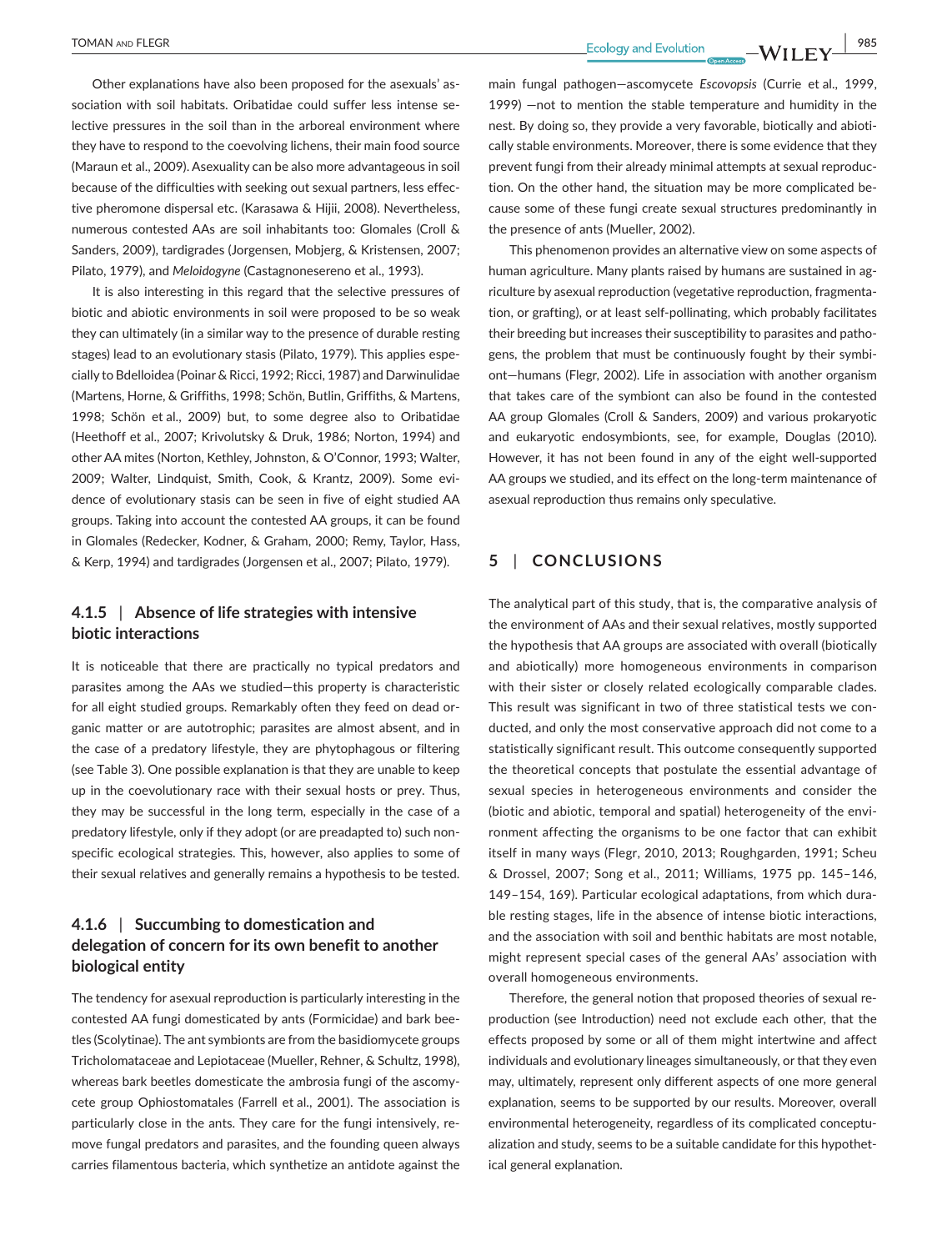**986 WII FY** Ecology and Evolution **and Example 2018 <b>COMAN AND FLEGR** 

Most putative AA lineages are still critically understudied. One way of elaborating the foundations laid out by this study would be comparing the heterogeneity of environments in a broader spectrum of AA lineages as soon as more lineages are discovered or confirmed (e.g., the protist lineages proposed by Speijer et al., 2015). It would also be very desirable to investigate the ecology of *Lasaea*, *Timema*, and Darwinulidae in greater detail. Additionally, it would be appropriate to focus on the interaction of biotic and abiotic environmental heterogeneities and their effect on organisms. According to Flegr (2008, 2010, 2013), sexual groups should exhibit more pronounced evolutionary conservation of niches in comparison with asexuals—on the whole, they are expected to stick closely around the phenotype of their common ancestor. This hypothesis could be tested by comparing the variance of properties of individual species within an AA and its related sexual clade. It would be also possible to test whether particular sexual species are able to survive under a wider range of conditions of the heterogeneous environment due to their high genetic variability and hypothetical "elastic" reaction on selection, as was suggested by Flegr (2008, 2010, 2013).

### **ACKNOWLEDGMENTS**

We are grateful to Radka Symonova, Karel Janko, Miloslav Devetter, Russell Shiel, Roy Norton, Jaroslav Smrz, Jan Mourek, Lubomir Kovac, Vladimir Sustr, Peter Luptacik, Josef Stary, Miroslav Kolarik, Lukas Kratochvil, Oldrich Fatka, Miroslav Kovarik, Adam Petrusek, Ivan Cepicka, Vojtech Hampl, and Marek Elias for their help with collecting information about particular asexual taxa and useful insights into the biology of these species. We would also like to thank Karel Kotrly, Vlasta Pachtova, and Vojtech Zarsky for their help with acquiring some hardly accessible literary sources and Eva Priplatova, Lenka Priplatova, Jinka Bousova, Julie Nekola Novakova, and Charlie Lotterman for the final revisions of our text.

# **DATA AND MATERIALS**

All data generated or analyzed during this study are included in this published article and its supporting information files.

### **CONFLICT OF INTERESTS**

The authors have no conflict of interests to declare.

#### **AUTHORS' CONTRIBUTIONS**

JT gathered the data, prepared the figures and tables and was the greatest contributor in writing the manuscript. JF contributed the analysis tools. Both JT and JF conceived and designed the study, analyzed the data and reviewed the drafts of the manuscript. All authors read and approved the final manuscript.

### **ORCID**

*Jan Toman* <http://orcid.org/0000-0002-0776-2070>

#### **REFERENCES**

- Becerra, M., Brichette, I., & Garcia, C. (1999). Short-term evolution of competition between genetically homogeneous and heterogeneous populations of Drosophila melanogaster. *Evolutionary Ecology Research*, *1*(5), 567–579.
- Becks, L., & Agrawal, A. F. (2010). Higher rates of sex evolve in spatially heterogeneous environments. *Nature*, *468*(7320), 89–93. [https://doi.](https://doi.org/10.1038/nature09449) [org/10.1038/nature09449](https://doi.org/10.1038/nature09449)
- Bell, G. (1982). *The masterpiece of nature: The evolution and genetics of sexuality*. London, UK: Croom Helm.
- Bell, G. (1985). Two theories of sex and variation. *Experientia*, *41*(10), 1235–1245. <https://doi.org/10.1007/BF01952066>
- Bernstein, H., Bernstein, C. (2013). Evolutionary origin and adaptive function of meiosis. In H. Bernstein & C. Bernstein (Eds.), *Meiosis* (pp.41–75). Rijeka, Croatia: InTech. Retrieved from: [http://www.intechopen.com/](http://www.intechopen.com/books/meiosis/evolutionary-origin-and-adaptive-function-of-meiosis) [books/meiosis/evolutionary-origin-and-adaptive-function-of-meiosis](http://www.intechopen.com/books/meiosis/evolutionary-origin-and-adaptive-function-of-meiosis) (accessed 23 may 2017). <https://doi.org/10.5772/56557>
- Bettarel, Y., Bouvy, M., Dumont, C., & Sime-Ngando, T. (2006). Virusbacterium interactions in water and sediment of West African inland aquatic systems. *Applied and Environmental Microbiology*, *72*(8), 5274– 5282. <https://doi.org/10.1128/AEM.00863-06>
- Birky, C. J. (2009). *Sex and evolution in eukaryotes. Encyclopedia of Life Support Systems (EOLSS)*, Oxford, UK: Eolss Publishers. Retrieved from: <http://www.eolss.net/sample-chapters/c03/e6-183-14-00.pdf> (accessed 23 may 2017).
- Bluhm, C., Scheu, S., & Maraun, M. (2016). Temporal fluctuations in oribatid mites indicate that density-independent factors favour parthenogenetic reproduction. *Experimental and Applied Acarology*, *68*(4), 387–407. <https://doi.org/10.1007/s10493-015-0001-6>
- Bochkov, A., & Walter, D. (2007). The life-cycle of *Pomerantzia philippina* sp. n. (Prostigmata: Pomerantziidae) described from the Philippines. *Acarina*, *15*(1), 159–170.
- Bogart, J. P., Bi, K., Fu, J. Z., Noble, D. W. A., & Niedzwiecki, J. (2007). Unisexual salamanders (genus Ambystoma) present a new reproductive mode for eukaryotes. *Genome*, *50*(2), 119–136. [https://doi.](https://doi.org/10.1139/G06-152) [org/10.1139/G06-152](https://doi.org/10.1139/G06-152)
- Boschetti, C., Pouchkina-Stantcheva, N., Hoffmann, P., & Tunnacliffe, A. (2011). Foreign genes and novel hydrophilic protein genes participate in the desiccation response of the bdelloid rotifer *Adineta ricciae*. *Journal of Experimental Biology*, *214*(1), 59–68. [https://doi.org/10.1242/](https://doi.org/10.1242/jeb.050328) [jeb.050328](https://doi.org/10.1242/jeb.050328)
- Bratbak, G., Egge, J. K., & Heldal, M. (1993). Viral mortality of the marine alga *Emiliania huxleyi* (Haptophyceae) and termination of algal blooms. *Marine Ecology Progress Series*, *93*(1/2), 39–48. [https://doi.](https://doi.org/10.3354/meps093039) [org/10.3354/meps093039](https://doi.org/10.3354/meps093039)
- Brues, C. (1932). Further studies on the fauna of North American hot springs. *Proceedings of the American Academy of Arts and Sciences*, *67*(7), 185–303. <https://doi.org/10.2307/20022903>
- Bruvo, R., Adolfsson, S., Symonova, R., Lamatsch, D., Schön, I., Jokela, J., … Muller, S. (2011). Few parasites, and no evidence for *Wolbachia* infections, in a freshwater ostracod inhabiting temporary ponds. *Biological Journal of the Linnean Society*, *102*(1), 208–216. [https://doi.](https://doi.org/10.1111/j.1095-8312.2010.01556.x) [org/10.1111/j.1095-8312.2010.01556.x](https://doi.org/10.1111/j.1095-8312.2010.01556.x)
- Bunbury, J., & Gajewski, K. (2009). Biogeography of freshwater ostracodes in the Canadian arctic archipelago. *Arctic*, *62*(3), 324–332.
- Burt, A., & Bell, G. (1987). Mammalian chiasma frequencies as a test of two theories of recombination. *Nature*, *326*(6115), 803–805.
- Butlin, R. (2002). The costs and benefits of sex: New insights from old asexual lineages. *Nature Reviews Genetics*, *3*(4), 311–317. [https://doi.](https://doi.org/10.1038/nrg749) [org/10.1038/nrg749](https://doi.org/10.1038/nrg749)
- Butlin, R., Schön, I., & Griffiths, H. (1998). Introduction to reproductive modes. In K. Martens (Ed.), *Sex and parthenogenesis: Evolutionary ecology of reproductive modes in non-marine ostracods* (pp. 1–24). Leiden: Backhuys.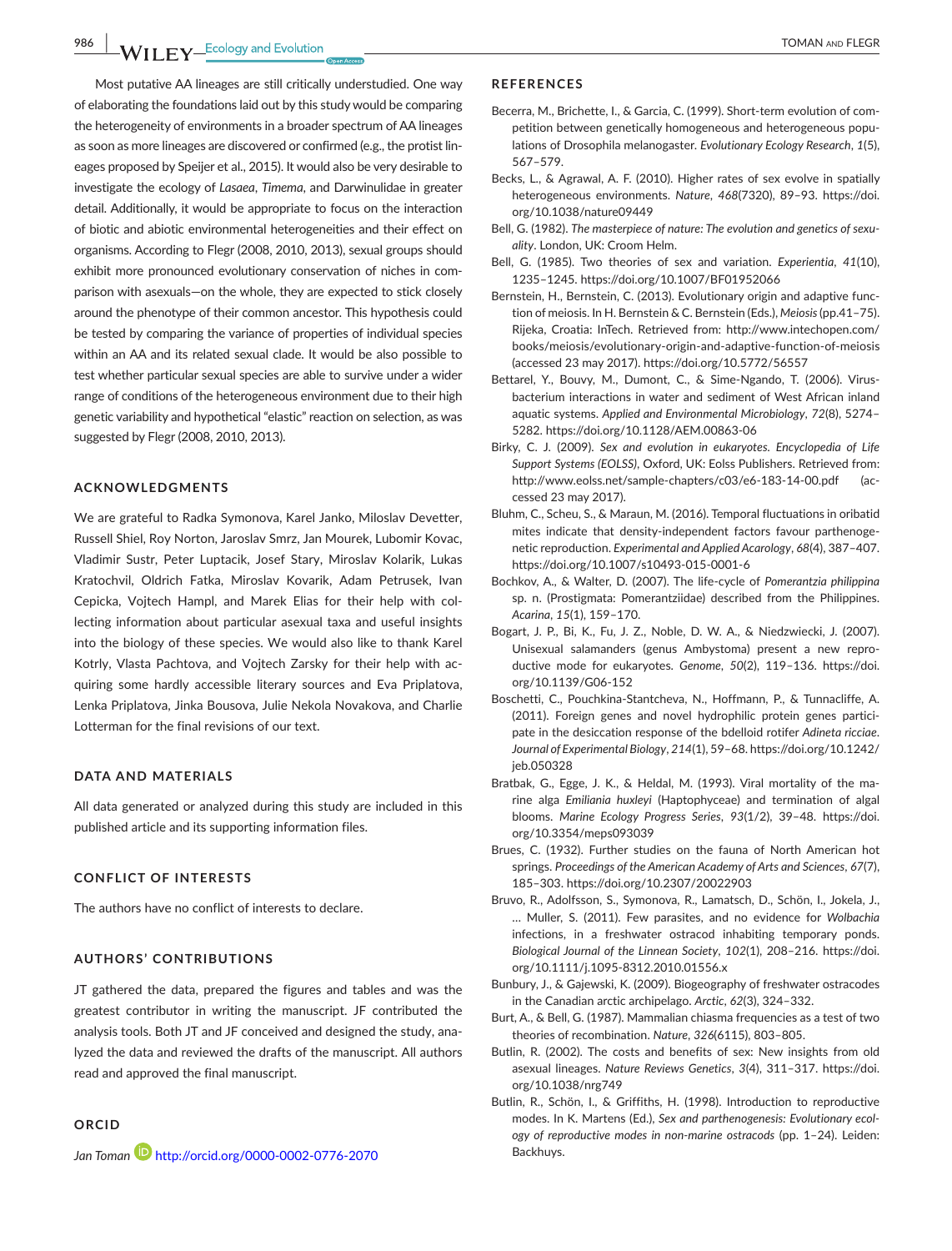- Butlin, R., Schön, I., & Martens, K. (1998). Asexual reproduction in nonmarine ostracods. *Heredity*, *81*(5), 473–480. [https://doi.](https://doi.org/10.1046/j.1365-2540.1998.00454.x) [org/10.1046/j.1365-2540.1998.00454.x](https://doi.org/10.1046/j.1365-2540.1998.00454.x)
- Butlin, R., Schön, I., & Martens, K. (1999). Origin, age and diversity of clones. *Journal of Evolutionary Biology*, *12*(6), 1020–1022. [https://doi.](https://doi.org/10.1046/j.1420-9101.1999.00126.x) [org/10.1046/j.1420-9101.1999.00126.x](https://doi.org/10.1046/j.1420-9101.1999.00126.x)
- Caponetti, J., Whitten, M., & Beck, M. (1982). Axenic culture and induction of callus and sporophytes of the Appalachian *Vittaria* gametophyte. *American Fern Journal*, *72*(2), 36–40. <https://doi.org/10.2307/1547052>
- Carbonel, P., Colin, J., Danielopol, D., Loffler, H., & Neustrueva, I. (1988). Paleoecology of limnic ostracodes: A review of some major topics. *Palaeogeography Palaeoclimatology Palaeoecology*, *62*(1–4), 413–461. [https://doi.org/10.1016/0031-0182\(88\)90066-1](https://doi.org/10.1016/0031-0182(88)90066-1)
- Castagnonesereno, P., Piotte, C., Uijthof, J., Abad, P., Wajnberg, E., Vanlerberghemasutti, F., … Dalmasso, A. (1993). Phylogenetic relationships between amphimictic and parthenogenetic nematodes of the genus *Meloidogyne* as inferred from repetitive DNA analysis. *Heredity*, *70*(2), 195–204. <https://doi.org/10.1038/hdy.1993.29>
- Cianciolo, J. M., & Norton, R. A. (2006). The ecological distribution of reproductive mode in oribatid mites, as related to biological complexity. *Experimental and Applied Acarology*, *40*(1), 1–25. [https://doi.](https://doi.org/10.1007/s10493-006-9016-3) [org/10.1007/s10493-006-9016-3](https://doi.org/10.1007/s10493-006-9016-3)
- Colegrave, N., Kaltz, O., & Bell, G. (2002). The ecology and genetics of fitness in *Chlamydomonas*. VIII. The dynamics of adaptation to novel environments after a single episode of sex. *Evolution*, *56*(1), 14–21. [https://](https://doi.org/10.1111/j.0014-3820.2002.tb00845.x) [doi.org/10.1111/j.0014-3820.2002.tb00845.x](https://doi.org/10.1111/j.0014-3820.2002.tb00845.x)
- Coleman, D. A., Crossley, D. A., & Hendrix, P. F. (2004). *Fundamentals of soil ecology*, 2nd ed. USA: Elsevier Academic Press.
- Croll, D., & Sanders, I. (2009). Recombination in *Glomus intraradices*, a supposed ancient asexual arbuscular mycorrhizal fungus. *Bmc Evolutionary Biology*, *9*(1).
- Crow, J. (1970). Genetic loads and the cost of natural selection. In K. Kojima (Ed.), *Biomathematics. Volume 1. Mathematical topics in population genetics* (pp. 128–177). Berlin: Springer-Verlag. [https://doi.](https://doi.org/10.1007/978-3-642-46244-3) [org/10.1007/978-3-642-46244-3](https://doi.org/10.1007/978-3-642-46244-3)
- Currie, C., Mueller, U., & Malloch, D. (1999). The agricultural pathology of ant fungus gardens. *Proceedings of the National Academy of Sciences of the United States of America*, *96*(14), 7998–8002. [https://doi.](https://doi.org/10.1073/pnas.96.14.7998) [org/10.1073/pnas.96.14.7998](https://doi.org/10.1073/pnas.96.14.7998)
- Currie, C., Scott, J., Summerbell, R., & Malloch, D. (1999). Fungus-growing ants use antibiotic-producing bacteria to control garden parasites. *Nature*, *398*(6729), 701–704. <https://doi.org/10.1038/19519>
- Darby, B., Neher, D., Housman, D., & Belnap, J. (2011). Few apparent shortterm effects of elevated soil temperature and increased frequency of summer precipitation on the abundance and taxonomic diversity of desert soil micro- and meso-fauna. *Soil Biology & Biochemistry*, *43*(7), 1474–1481. <https://doi.org/10.1016/j.soilbio.2011.03.020>
- Dartnall, H. (1983). Rotifers of the Antarctic and Subantarctic. *Hydrobiologia*, *104*(1), 57–60. <https://doi.org/10.1007/BF00045952>
- Dawkins, R., & Krebs, J. R. (1979). Arms races between and within species. *Proceedings of the Royal Society B-Biological Sciences*, *205*(1161), 489–511. <https://doi.org/10.1098/rspb.1979.0081>
- Debortoli, N., Li, X., Eyres, I., Fontaneto, D., Hespeels, B., Tang, C. Q., … Van Doninck, K. (2016). Genetic exchange among bdelloid rotifers is more likely due to horizontal gene transfer than to meiotic sex. *Current Biology*, *26*(6), 723–732. <https://doi.org/10.1016/j.cub.2016.01.031>
- Delorme, L., & Donald, D. (1969). Torpidity of freshwater ostracodes. *Canadian Journal of Zoology*, *47*(5), 997–999. [https://doi.org/10.1139/](https://doi.org/10.1139/z69-160) [z69-160](https://doi.org/10.1139/z69-160)
- Devetter, M., & Scholl, K. (2014). Hydrobiont animals in floodplain soil: Are they positively or negatively affected by flooding? *Soil Biology & Biochemistry*, *69*, 393–397. <https://doi.org/10.1016/j.soilbio.2013.11.005>
- Dole-Olivier, M., Galassi, D., Marmonier, P., & Des Chatelliers, M. (2000). The biology and ecology of lotic microcrustaceans. *Freshwater Biology*, *44*(1), 63–91. <https://doi.org/10.1046/j.1365-2427.2000.00590.x>
- Domes, K., Scheu, S., & Maraun, M. (2007). Resources and sex: Soil recolonization by sexual and parthenogenetic oribatid mites. *Pedobiologia*, *51*(1), 1–11. <https://doi.org/10.1016/j.pedobi.2006.11.001>
- Donner, J. (1975). Randbiotope von Fliessgewässern als orte derAnpassung von Wasserorganismen an Bodenbedingungen, gezeigt an Rotatorien der Donau und Nebenflüsse. In P. Müller (Ed.), *Verhandlungen der Gesellschaft für Ökologie Wien 1975* (pp. 231–234). Dordrecht: Springer Science+Business Media B.V.
- Douglas, A. (2010). *The symbiotic habit*. Princeton, NJ: Princeton University Press.
- Drake, L. A., Choi, K. H., Haskell, A. E., & Dobbs, F. C. (1998). Vertical profiles of virus-like particles and bacteria in the water column and sediments of Chesapeake Bay, USA. *Aquatic Microbial Ecology*, *16*(1), 17–25. <https://doi.org/10.3354/ame016017>
- Elliott, E. T., Anderson, R. V., Coleman, D. C., & Cole, C. V. (1980). Habitable pore space and microbial trophic interactions. *Oikos*, *35*(3), 327–335. <https://doi.org/10.2307/3544648>
- Emiliani, C. (1982). Extinctive evolution: Extinctive and competitive evolution combine into a unified model of evolution. *Journal of Teoretical Biology*, *97*(1), 13–33. [https://doi.](https://doi.org/10.1016/0022-5193(82)90273-9) [org/10.1016/0022-5193\(82\)90273-9](https://doi.org/10.1016/0022-5193(82)90273-9)
- Emiliani, C. (1993a). Extinction and viruses. *Biosystems*, *31*(2–3), 155–159. [https://doi.org/10.1016/0303-2647\(93\)90044-D](https://doi.org/10.1016/0303-2647(93)90044-D)
- Emiliani, C. (1993b). Viral extinctions in deep-sea species. *Nature*, *366*(6452), 217–218. <https://doi.org/10.1038/366217a0>
- Etter, R. J., Rex, M. A., Chase, M. R., & Quattro, J. M. (2005). Population differentiation decreases with depth in deep-sea bivalves. *Evolution*, *59*(7), 1479–1491. <https://doi.org/10.1111/j.0014-3820.2005.tb01797.x>
- Farrar, D. (1978). Problems in the identity and origin of the Appalachian *Vittaria* gametophyte, a sporophyteless fern of the eastern United States. *American Journal of Botany*, *65*(1), 1–12. [https://doi.](https://doi.org/10.2307/2442547) [org/10.2307/2442547](https://doi.org/10.2307/2442547)
- Farrar, D. (1990). Species and evolution in asexually reproducing independent fern gametophytes. *Systematic Botany*, *15*(1), 98–111. [https://doi.](https://doi.org/10.2307/2419020) [org/10.2307/2419020](https://doi.org/10.2307/2419020)
- Farrar, D. (1992). *Trichomanes intricatum*: The independent *Trichomanes* gametophyte in the eastern United States. *American Fern Journal*, *82*(2), 68–74. <https://doi.org/10.2307/1547382>
- Farrar, D. (1998). The tropical flora of rockhouse cliff formations in the eastern United States. *Journal of the Torrey Botanical Society*, *125*(2), 91–108. <https://doi.org/10.2307/2997297>
- Farrar, D., & Mickel, J. (1991). *Vittaria appalachiana*: A name for the "Appalachian gametophyte". *American Fern Journal*, *81*(3), 69–75. <https://doi.org/10.2307/1547574>
- Farrell, B. D., Sequeira, A. S., O'Meara, B. C., Normark, B. B., Chung, J. H., & Jordal, B. H. (2001). The evolution of agriculture in beetles (Curculionidae: Scolytinae and Platypodinae). *Evolution*, *55*(10), 2011– 2027. <https://doi.org/10.1111/j.0014-3820.2001.tb01318.x>
- Filippini, M., Buesing, N., Bettarel, Y., Sime-Ngando, T., & Gessner, M. O. (2006). Infection paradox: High abundance but low impact of freshwater benthic viruses. *Applied and Environmental Microbiology*, *72*(7), 4893–4898. <https://doi.org/10.1128/AEM.00319-06>
- Fischer, O., & Schmid-Hempel, P. (2005). Selection by parasites may increase host recombination frequency. *Biology Letters*, *1*(2), 193–195. <https://doi.org/10.1098/rsbl.2005.0296>
- Fisher, R. (2003). *The genetical theory of natural selection: A complete*, Variorum ed. New York, NY: Oxford University Press.
- Fisher, U. R., Wieltschnig, C., Kirschner, A. K. T., & Velimirov, B. (2003). Does virus-induced lysis contribute significantly to bacterial mortality in the oxygenated sediment layer of shallow oxbow lakes? *Applied and Environmental Microbiology*, *69*(9), 5281–5289. [https://doi.](https://doi.org/10.1128/AEM.69.9.5281-5289.2003) [org/10.1128/AEM.69.9.5281-5289.2003](https://doi.org/10.1128/AEM.69.9.5281-5289.2003)
- Flegr, J. (2002). Was Lysenko (partly) right? Michurinist biology in the view of modern plant physiology and genetics. *Rivista Di Biologia-Biology Forum*, *95*, 259–271.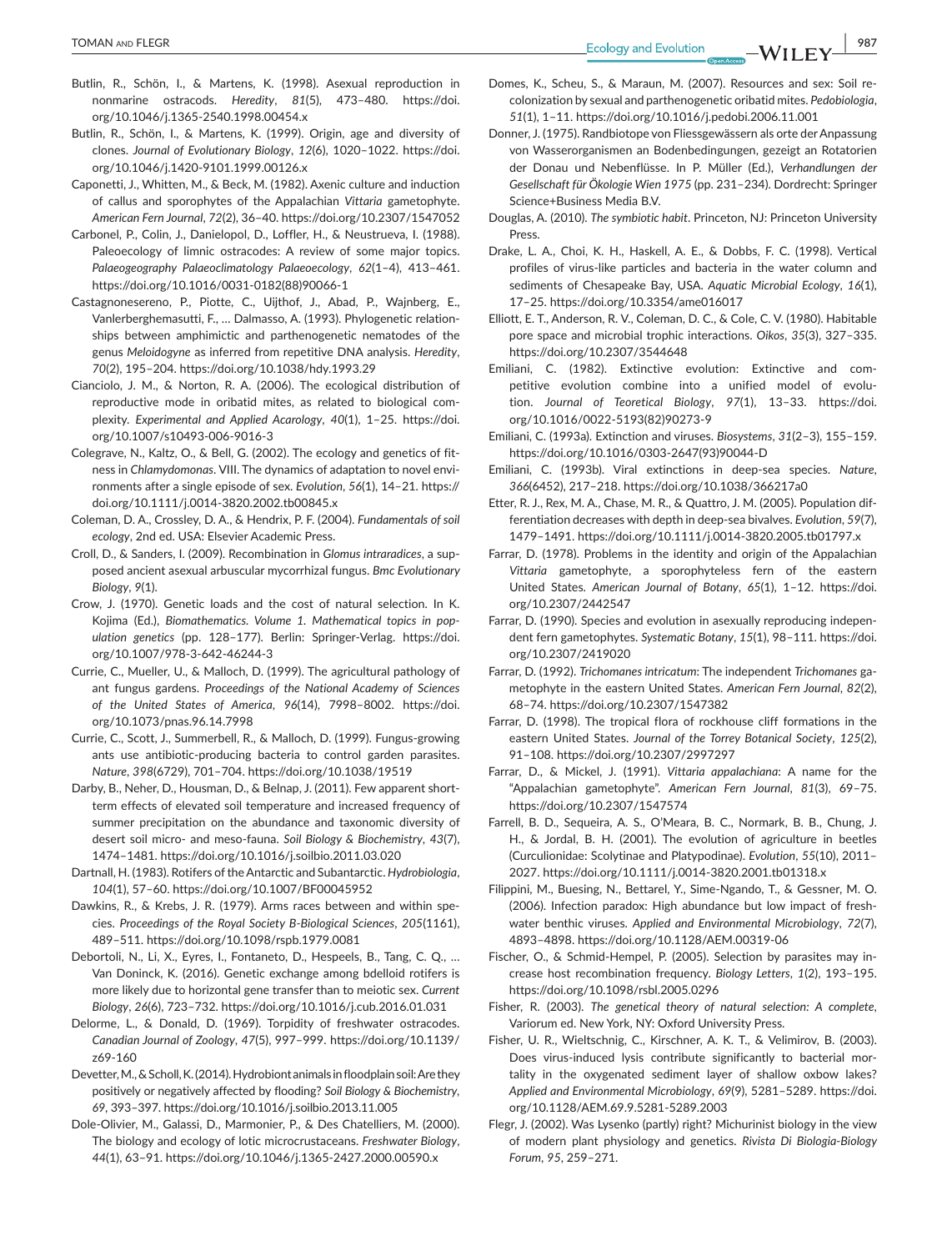**988 WILEY**—Ecology and Evolution <u>Construction and TOMAN and FLEGR</u>

- Flegr, J. (2008). *Frozen evolution: Or, that's not the way it is, mr. Darwin Farewell to selfish gene*. USA: Createspace Independent Pub.
- Flegr, J. (2010). Elastic, not plastic species: Frozen plasticity theory and the origin of adaptive evolution in sexually reproducing organisms. *Biology Direct*, *5*(1), 2. <https://doi.org/10.1186/1745-6150-5-2>
- Flegr, J. (2013). Microevolutionary, macroevolutionary, ecological and taxonomical implications of punctuational theories of adaptive evolution. *Biology Direct*, *8*, 1. <https://doi.org/10.1186/1745-6150-8-1>
- Fuhrman, J. A. (1999). Marine viruses and their biogeochemical and ecological effects. *Nature*, *399*(6736), 541–548. [https://doi.](https://doi.org/10.1038/21119) [org/10.1038/21119](https://doi.org/10.1038/21119)
- Garcia, C., & Toro, M. (1992). Sib competition in *Tribolium*: A test of the elbow-room model. *Heredity*, *68*(6), 529–536. [https://doi.org/10.1038/](https://doi.org/10.1038/hdy.1992.75) [hdy.1992.75](https://doi.org/10.1038/hdy.1992.75)
- Gladyshev, E., & Meselson, M. (2008). Extreme resistance of bdelloid rotifers to ionizing radiation. *Proceedings of the National Academy of Sciences of the United States of America*, *105*(13), 5139–5144. [https://](https://doi.org/10.1073/pnas.0800966105) [doi.org/10.1073/pnas.0800966105](https://doi.org/10.1073/pnas.0800966105)
- Glesener, R., & Tilman, D. (1978). Sexuality and the components of environmental uncertainty: Clues from geographic parthenogenesis in terrestrial animals. *The American Naturalist*, *112*(986), 659–673. [https://doi.](https://doi.org/10.1086/283308) [org/10.1086/283308](https://doi.org/10.1086/283308)
- Gorelick, R., & Carpinone, J. (2009). Origin and maintenance of sex: The evolutionary joys of self sex. *Biological Journal of the Linnean Society*, *98*(4), 707–728. <https://doi.org/10.1111/j.1095-8312.2009.01334.x>
- Griffiths, H., & Butlin, R. (1995). A timescale for sex versus parthenogenesis: Evidence from subfossil ostracods. *Proceedings of the Royal Society of London Series B-Biological Sciences*, *260*(1357), 65–71. [https://doi.](https://doi.org/10.1098/rspb.1995.0060) [org/10.1098/rspb.1995.0060](https://doi.org/10.1098/rspb.1995.0060)
- Hamilton, W., Axelrod, R., & Tanese, R. (1990). Sexual reproduction as an adaptation to resist parasites (a review). *Proceedings of the National Academy of Sciences of the United States of America*, *87*(9), 3566–3573. <https://doi.org/10.1073/pnas.87.9.3566>
- Heethoff, M., Domes, K., Laumann, M., Maraun, M., Norton, R. A., & Scheu, S. (2007). High genetic divergences indicate ancient separation of parthenogenetic lineages of the oribatid mite *Platynothrus peltifer* (Acari, Oribatida). *Journal of Evolutionary Biology*, *20*(1), 392–402. [https://doi.](https://doi.org/10.1111/j.1420-9101.2006.01183.x) [org/10.1111/j.1420-9101.2006.01183.x](https://doi.org/10.1111/j.1420-9101.2006.01183.x)
- Hörandl, E. (2006). The complex causality of geographical parthenogenesis. *New Phytologist*, *171*(3), 525–538.
- Hörandl, E. (2009). Geographical parthenogenesis: Opportunities for asexuality. In I. Schön, K. Martens, & P. van Dijk (Eds.), *Lost sex: The evolutionary biology of parthenogenesis* (pp. 161–186). Dordrecht: Springer Science+Business Media B.V. [https://doi.](https://doi.org/10.1007/978-90-481-2770-2) [org/10.1007/978-90-481-2770-2](https://doi.org/10.1007/978-90-481-2770-2)
- Issel, R. (1900). Saggio sulla fauna termale italiana, Nota I. *Atti della Reale Accademia delle scienze di Torino*, *36*, 53–73.
- Issel, R. (1901). Saggio sulla fauna termale italiana, Nota II. *Atti della Reale Accademia delle scienze di Torino*, *36*, 265–277.
- Jablonski, D. (1986). Background and mass extinctions: The alternation of macroevolutionary regimes. *Science*, *231*(4734), 129–133. [https://doi.](https://doi.org/10.1126/science.231.4734.129) [org/10.1126/science.231.4734.129](https://doi.org/10.1126/science.231.4734.129)
- Jana, B., & Sarkar, H. (1971). The limnology of "Swetganga"—A thermal spring of Bakreswar, West Bengal, India. *Hydrobiologia*, *37*(1), 33–47. <https://doi.org/10.1007/BF00016366>
- Janiec, K. (1996). The comparison of freshwater invertebrates of Spitsbergen (Arctic) and King George Island (Antarctic). *Polish Polar Research*, *17*(3–4), 173–202.
- Janko, K., Drozd, P., & Eisner, J. (2011). Do clones degenerate over time? Explaining the genetic variability of asexuals through population genetic models. *Biology Direct*, *6*(1).
- Janko, K., Drozd, P., Flegr, J., & Pannell, J. (2008). Clonal turnover versus clonal decay: A null model for observed patterns of asexual longevity, diversity and distribution. *Evolution*, *62*(5), 1264–1270. [https://doi.](https://doi.org/10.1111/j.1558-5646.2008.00359.x) [org/10.1111/j.1558-5646.2008.00359.x](https://doi.org/10.1111/j.1558-5646.2008.00359.x)
- Jorgensen, A., Mobjerg, N., & Kristensen, R. (2007). Molecular study of the tardigrade *Echiniscus testudo* (Echiniscidae) reveals low DNA sequence diversity over a large geographical area. *Journal of Limnology*, *66*(1s), 77–83. <https://doi.org/10.4081/jlimnol.2007.s1.77>
- Judson, O. P., & Normark, B. B. (1996). Ancient asexual scandals. *Trends in Ecology & Evolution*, *11*(2), 41–46. [https://doi.](https://doi.org/10.1016/0169-5347(96)81040-8) [org/10.1016/0169-5347\(96\)81040-8](https://doi.org/10.1016/0169-5347(96)81040-8)
- Jungblut, A. D., Vincent, W. F., & Lovejoy, C. (2012). Eukaryotes in Arctic and Antarctic cyanobacterial mats. *Fems Microbiology Ecology*, *82*(2), 416–428. <https://doi.org/10.1111/j.1574-6941.2012.01418.x>
- Kaltz, O., & Bell, G. (2002). The ecology and genetics of fitness in *Chlamydomonas*. XII. Repeated sexual episodes increase rates of adaptation to novel environments. *Evolution*, *56*(9), 1743–1753. [https://doi.](https://doi.org/10.1111/j.0014-3820.2002.tb00188.x) [org/10.1111/j.0014-3820.2002.tb00188.x](https://doi.org/10.1111/j.0014-3820.2002.tb00188.x)
- Karasawa, S., & Hijii, N. (2008). Vertical stratification of oribatid (Acari: Oribatida) communities in relation to their morphological and life-history traits and tree structures in a subtropical forest in Japan. *Ecological Research*, *23*(1), 57–69. [https://doi.org/10.1007/](https://doi.org/10.1007/s11284-007-0337-4) [s11284-007-0337-4](https://doi.org/10.1007/s11284-007-0337-4)
- Keightley, P., & Otto, S. (2006). Interference among deleterious mutations favours sex and recombination in finite populations. *Nature*, *443*(7107), 89–92. <https://doi.org/10.1038/nature05049>
- Kethley, J. (1989). Occurrence of *Pomerantzia kethleyi* (Acari: Prostigmata: Pomerantziidae) in Illinois and Minnesota. *Great Lakes Entomologist*, *22*(2), 101.
- Klie, V. (1939). Zur Kenntnis von *Cypris balnearia* Moniez (Ostracoda*)*. *Zoologische Anzeiger*, *126*, 298–302.
- Koella, J. (1993). Ecological correlates of chiasma frequency and recombination index of plants. *Biological Journal of the Linnean Society*, *48*(3), 227–238. <https://doi.org/10.1111/j.1095-8312.1993.tb00889.x>
- Kondrashov, A. (1982). Selection against harmful mutations in large sexual and asexual populations. *Genetical Research*, *40*(03), 325–332. [https://](https://doi.org/10.1017/S0016672300019194) [doi.org/10.1017/S0016672300019194](https://doi.org/10.1017/S0016672300019194)
- Kondrashov, A. (1993). Classification of hypotheses on the advantage of amphimixis. *Journal of Heredity*, *84*(5), 372–387. [https://doi.](https://doi.org/10.1093/oxfordjournals.jhered.a111358) [org/10.1093/oxfordjournals.jhered.a111358](https://doi.org/10.1093/oxfordjournals.jhered.a111358)
- Koste, W., & Shiel, R. J. (1986). Rotifera from Australian inland waters. I. Bdelloidea (Rotifera: Digononta). *Australian Journal of Marine and Freshwater Research*, *37*(6), 765–792. [https://doi.org/10.1071/](https://doi.org/10.1071/MF9860765) [MF9860765](https://doi.org/10.1071/MF9860765)
- Krivolutsky, D., & Druk, A. (1986). Fossil oribatid mites. *Annual Review of Entomology*, *31*(1), 533–545. [https://doi.org/10.1146/annurev.](https://doi.org/10.1146/annurev.en.31.010186.002533) [en.31.010186.002533](https://doi.org/10.1146/annurev.en.31.010186.002533)
- Külköylüoğlu, O., Meisch, C., & Rust, R. (2003). *Thermopsis thermophila* n. gen. n. sp. from hot springs in Nevada, USA (Crustacea, Ostracoda). *Hydrobiologia*, *499*(1–3), 113–123.
- Külköylüoğlu, O., & Vinyard, G. (2000). Distribution and ecology of freshwater Ostracoda (Crustacea) collected from springs of Nevada, Idaho, and Oregon: A preliminary study. *Western North American Naturalist*, *60*(3), 291–303.
- Ladle, R., Johnstone, R., & Judson, O. (1993). Coevolutionary dynamics of sex in a metapopulation: Escaping the Red Queen. *Proceedings of the Royal Society of London Series B-Biological Sciences*, *253*(1337), 155– 160. <https://doi.org/10.1098/rspb.1993.0096>
- Lavelle, P., & Spain, A. V. (2003). *Soil ecology*. New York, USA: Kluwer Academic Publishers.
- Law, J., & Crespi, B. (2002a). Recent and ancient asexuality in *Timema* walkingsticks. *Evolution*, *56*(8), 1711–1717. [https://doi.](https://doi.org/10.1111/j.0014-3820.2002.tb01484.x) [org/10.1111/j.0014-3820.2002.tb01484.x](https://doi.org/10.1111/j.0014-3820.2002.tb01484.x)
- Law, J., & Crespi, B. (2002b). The evolution of geographic parthenogenesis in *Timema* walking-sticks. *Molecular Ecology*, *11*(8), 1471–1489. [https://](https://doi.org/10.1046/j.1365-294X.2002.01547.x) [doi.org/10.1046/j.1365-294X.2002.01547.x](https://doi.org/10.1046/j.1365-294X.2002.01547.x)
- Lehtonen, J., Jennions, M., & Kokko, H. (2012). The many costs of sex. *Trends in Ecology & Evolution*, *27*(3), 172–178. [https://doi.org/10.1016/j.](https://doi.org/10.1016/j.tree.2011.09.016) [tree.2011.09.016](https://doi.org/10.1016/j.tree.2011.09.016)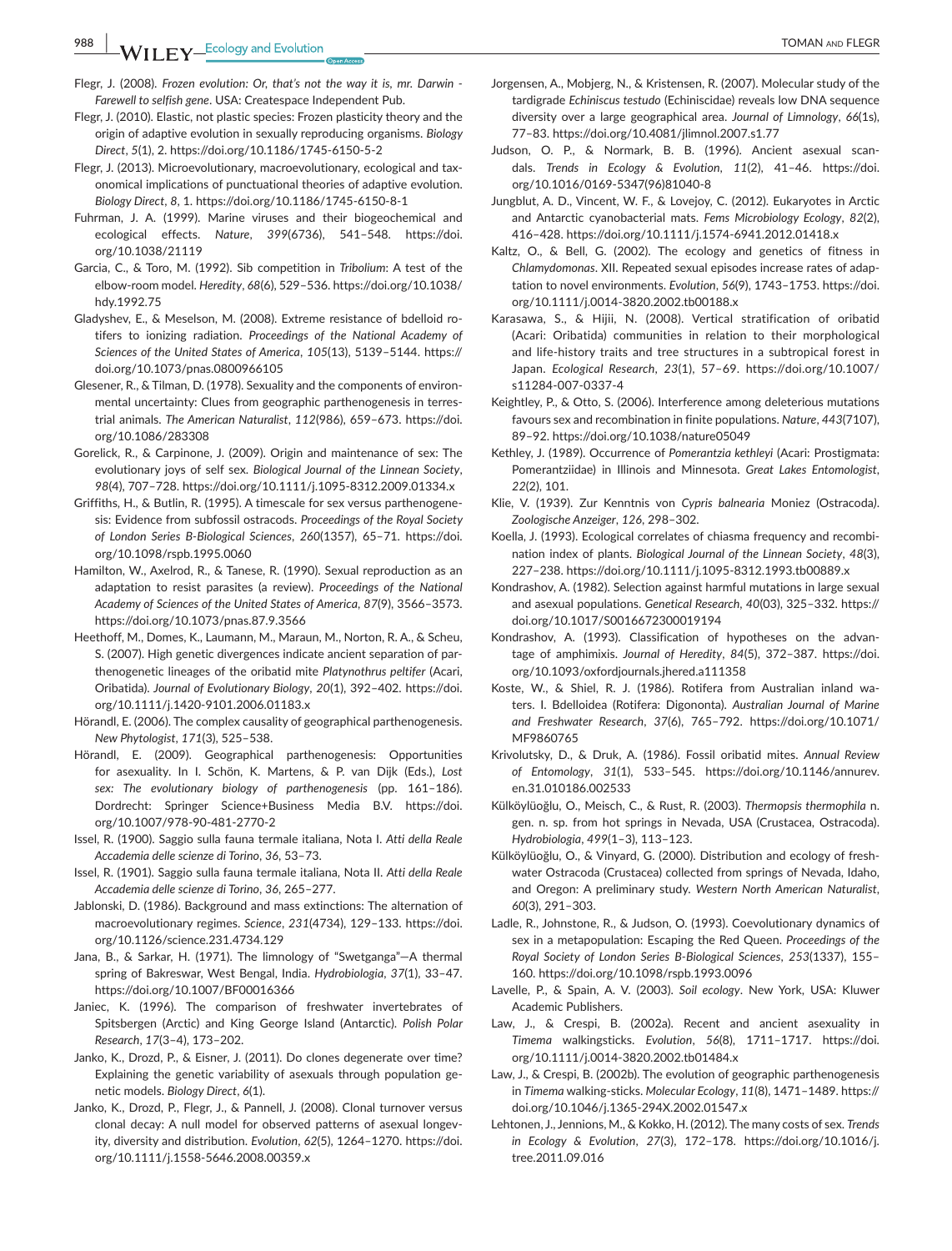- Lewis, J., & Wolpert, L. (1979). Diploidy, evolution and sex. *Journal of Theoretical Biology*, *78*(3), 425–438. [https://doi.](https://doi.org/10.1016/0022-5193(79)90341-2) [org/10.1016/0022-5193\(79\)90341-2](https://doi.org/10.1016/0022-5193(79)90341-2)
- Li, H., & Reynolds, J. (1995). On definition and quantification of heterogeneity. *Oikos*, *73*(2), 280–284. <https://doi.org/10.2307/3545921>
- Mantovani, B., Passamonti, M., & Scali, V. (2001). The mitochondrial cytochrome oxidase II gene in *Bacillus* stick insects: Ancestry of hybrids, androgenesis, and phylogenetic relationships. *Molecular Phylogenetics and Evolution*, *19*(1), 157–163. [https://doi.org/10.1006/](https://doi.org/10.1006/mpev.2000.0850) [mpev.2000.0850](https://doi.org/10.1006/mpev.2000.0850)
- Maraun, M., Erdmann, G., Schulz, G., Norton, R. A., Scheu, S., & Domes, K. (2009). Multiple convergent evolution of arboreal life in oribatid mites indicates the primacy of ecology. *Proceedings of the Royal Society B-Biological Sciences*, *276*(1671), 3219–3227. [https://doi.org/10.1098/](https://doi.org/10.1098/rspb.2009.0425) [rspb.2009.0425](https://doi.org/10.1098/rspb.2009.0425)
- Maraun, M., Norton, R. A., Ehnes, R. B., Scheu, S., & Erdmann, G. (2012). Positive correlation between density and parthenogenetic reproduction in oribatid mites (Acari) supports the structured resource theory of sexual reproduction. *Evolutionary Ecology Research*, *14*(3), 311–323.
- Martens, K. (1998). Sex and ostracods: A new synthesis. In K. Martens (Ed.), *Sex and parthenogenesis: Evolutionary ecology of reproductive modes in non-marine ostracds* (pp. 295–321). Leiden: Backhuys.
- Martens, K., Horne, D., & Griffiths, H. (1998). Age and diversity of non-marine ostracods. In K. Martens (Ed.), *Sex and Parthenogenesis: Evolutionary Ecology of Reproductive Modes in Non-Marine Ostracds* (pp. 37–55). Leiden: Backhuys.
- Martens, K., & Schön, I. (2000). The importance of habitat stability for the prevalence of sexual reproduction. In K. Minoura (Ed.), *Lake Baikal: A mirror in time and space for understanding global change processes yokohama symposium 1998*. (pp. 324–330). Amsterdam, the Netherlands: Elsevier.
- Martens, K., Schön, I., Meisch, C., & Horne, D. (2008). Global diversity of ostracods (Ostracoda, Crustacea) in freshwater. *Hydrobiologia*, *595*(1), 185–193.
- Maynard Smith, J. (1978). *The evolution of sex*. Cambridge, UK: Cambridge University Press.
- Maynard Smith, J. (1993). *The theory of evolution*. Cambridge, UK: Cambridge University Press.
- McDermott, T., & Skorupa, D. (2011). *Microbiology of Serpentine Hot Springs, Alaska*. Bozeman: Montana State University.
- McDonald, J. H. (2014). *Handbook of biological statistics*, 3rd ed. Baltimore, USA: Sparky House Publishing.
- McLay, C. (1978). Comparative observations on the ecology of four species of ostracods living in a temporary freshwater puddle. *Canadian Journal of Zoology*, *56*(4), 663–675. <https://doi.org/10.1139/z78-094>
- de Meeus, T., Prugnolle, F., & Agnew, P. (2007). Asexual reproduction: Genetics and evolutionary aspects. *Cellular and Molecular Life Sciences*, *64*(11), 1355–1372. <https://doi.org/10.1007/s00018-007-6515-2>
- Meirmans, S., & Strand, R. (2010). Why are there so many theories for sex, and what do we do with them? *Journal of Heredity*, *101*(1s), S3–S12. <https://doi.org/10.1093/jhered/esq021>
- Mikheyev, A. S., Mueller, U. G., & Abbot, P. (2006). Cryptic sex and manyto-one colevolution in the fungus-growing ant symbiosis. *Proceedings of the National Academy of Sciences of the United States of America*, *103*(28), 10702–10706. <https://doi.org/10.1073/pnas.0601441103>
- Mobjerg, N., Halberg, K., Jorgensen, A., Persson, D., Bjorn, M., Ramlov, H., & Kristensen, R. (2011). Survival in extreme environments – on the current knowledge of adaptations in tardigrades. *Acta Physiologica*, *202*(3), 409–420. <https://doi.org/10.1111/j.1748-1716.2011.02252.x>
- Moniez, R. (1893). Description d'une nouvelle espèce de Cypris vivant dans les eaux thermales du Hammam-Meskhoutine. *Bulletin de la Société zoologique de France*, *18*, 140–142.
- Morton, J. E., Boney, A. D., & Corner, E. D. S. (1957). The adaptations of *Lasaea rubra* (Montagu), a small intertidal lamellibranch. *Journal of the*

*Marine Biological Association of the United Kingdom*, *36*(02), 383–405. <https://doi.org/10.1017/S0025315400016878>

- Mueller, U. G. (2002). Ant versus fungus versus mutualism: ant–cultivar conflict and the deconstruction of the attine ant–fungus symbiosis. *American Naturalist*, *160*(S4), S67–S98. <https://doi.org/10.1086/342084>
- Mueller, U. G., Rehner, S.A., & Schultz, T. R. (1998). The evolution of agriculture in ants. *Science*, *281*(5385), 2034–2038. [https://doi.org/10.1126/](https://doi.org/10.1126/science.281.5385.2034) [science.281.5385.2034](https://doi.org/10.1126/science.281.5385.2034)
- Muller, H. (1932). Some genetic aspects of sex. *The American Naturalist*, *66*(703), 118–138. <https://doi.org/10.1086/280418>
- Muller, H. (1964). The relation of recombination to mutational advance. *Mutation Research*, *1*(1), 2–9. [https://doi.org/10.1016/0027-5107\(64\)](https://doi.org/10.1016/0027-5107(64)90047-8) [90047-8](https://doi.org/10.1016/0027-5107(64)90047-8)
- Murphy, S. L., & Tate, R. L. (1996). Bacterial movement through soil. In G. Stozsky, & J. M. Bollag (Eds.), *Soil biochemistry*, Vol. *9* (pp. 253–286). New York: Marcel Dekker.
- Neher, D., Lewins, S., Weicht, T., & Darby, B. (2009). Microarthropod communities associated with biological soil crusts in the Colorado Plateau and Chihuahuan deserts. *Journal of Arid Environments*, *73*(6), 672–677. <https://doi.org/10.1016/j.jaridenv.2009.01.013>
- Neiman, M., Jokela, J., & Lively, C. (2005). Variation in asexual lineage age in *Potamopyrgus antipodarum*, a New Zealand snail. *Evolution*, *59*(9), 1945–1952. <https://doi.org/10.1111/j.0014-3820.2005.tb01064.x>
- Neiman, M., & Koskella, B. (2009). Sex and the Red queen. In I. Schön, K. Martens, & P. van Dijk (Eds.), *Lost sex: The evolutionary biology of parthenogenesis* (pp. 133–159). Dordrecht: Springer Science+Business Media B.V. <https://doi.org/10.1007/978-90-481-2770-2>
- Neiman, M., Meirmans, S., Meirmans, P., Schlichting, C., & Mousseau, T. (2009). What can asexual lineage age tell us about the maintenance of sex? *Annals of the New York Academy of Sciences*, *1168*(1), 185–200. <https://doi.org/10.1111/j.1749-6632.2009.04572.x>
- Neiman, M., & Schwander, T. (2011). Using parthenogenetic lineages to identify advantages of sex. *Evolutionary Biology*, *38*(2), 115–123. <https://doi.org/10.1007/s11692-011-9113-z>
- Normark, B., Judson, O., & Moran, N. (2003). Genomic signatures of ancient asexual lineages. *Biological Journal of the Linnean Society*, *79*(1), 69–84. <https://doi.org/10.1046/j.1095-8312.2003.00182.x>
- Norton, R. (1994). Evolutionary aspects of oribatid mite life histories and consequences for the origin of the Astigmata. In M. Houck (Ed.), *Mites. Ecological and evolutionary analyses of life-history patterns* (pp. 99–135). New York, USA: Chapman & Hall.
- Norton, R., & Behan-Pelletier, V. (2009). Suborder Oribatida. In G. Krantz, & D. Walter (Eds.), *A manual of acarology* (pp. 430–564). Lubbock: Texas Tech University Press.
- Norton, R., Kethley, J., Johnston, D., & O'Connor, B. (1993). Phylogenetic perspectives on genetic systems and reproductive modes of mites. In D. Wrensch, & M. Ebbert (Eds.), *Evolution and diversity of sex ratio in insects and mites* (pp. 8–99). New York: Chapman and Hall. [https://doi.](https://doi.org/10.1007/978-1-4684-1402-8) [org/10.1007/978-1-4684-1402-8](https://doi.org/10.1007/978-1-4684-1402-8)
- Norton, R., & Palmer, S. (1991). The distribution, mechanisms and evolutionary significance of parthenogenesis in oribatid mites. In R. Schuster, & P. Murphy (Eds.), *The Acari: Reproduction, development and life-history strategies* (pp. 107–136). London: Chapman and Hall. [https://doi.](https://doi.org/10.1007/978-94-011-3102-5) [org/10.1007/978-94-011-3102-5](https://doi.org/10.1007/978-94-011-3102-5)
- Nunney, L. (1989). The maintenance of sex by group selection. *Evolution*, *43*(2), 245–257. <https://doi.org/10.1111/j.1558-5646.1989.tb04225.x>
- Ó Foighil, D. (1988). Random mating and planktotrophic larval development in the brooding hermaphroditic clam *Lasaea australis* (Lamarck, 1818). *Veliger*, *31*(3–4), 214–221.
- Ó Foighil, D. (1989). Planktotrophic larval development is associated with a restricted geographic range in *Lasaea*, a genus of brooding, hermaphroditic bivalves. *Marine Biology*, *103*(3), 349–358. [https://doi.](https://doi.org/10.1007/BF00397269) [org/10.1007/BF00397269](https://doi.org/10.1007/BF00397269)
- Ó Foighil, D., & Eernisse, D. (1988). Geographically widespread, nonhybridizing, sympatric strains of the hermaphroditic, brooding clam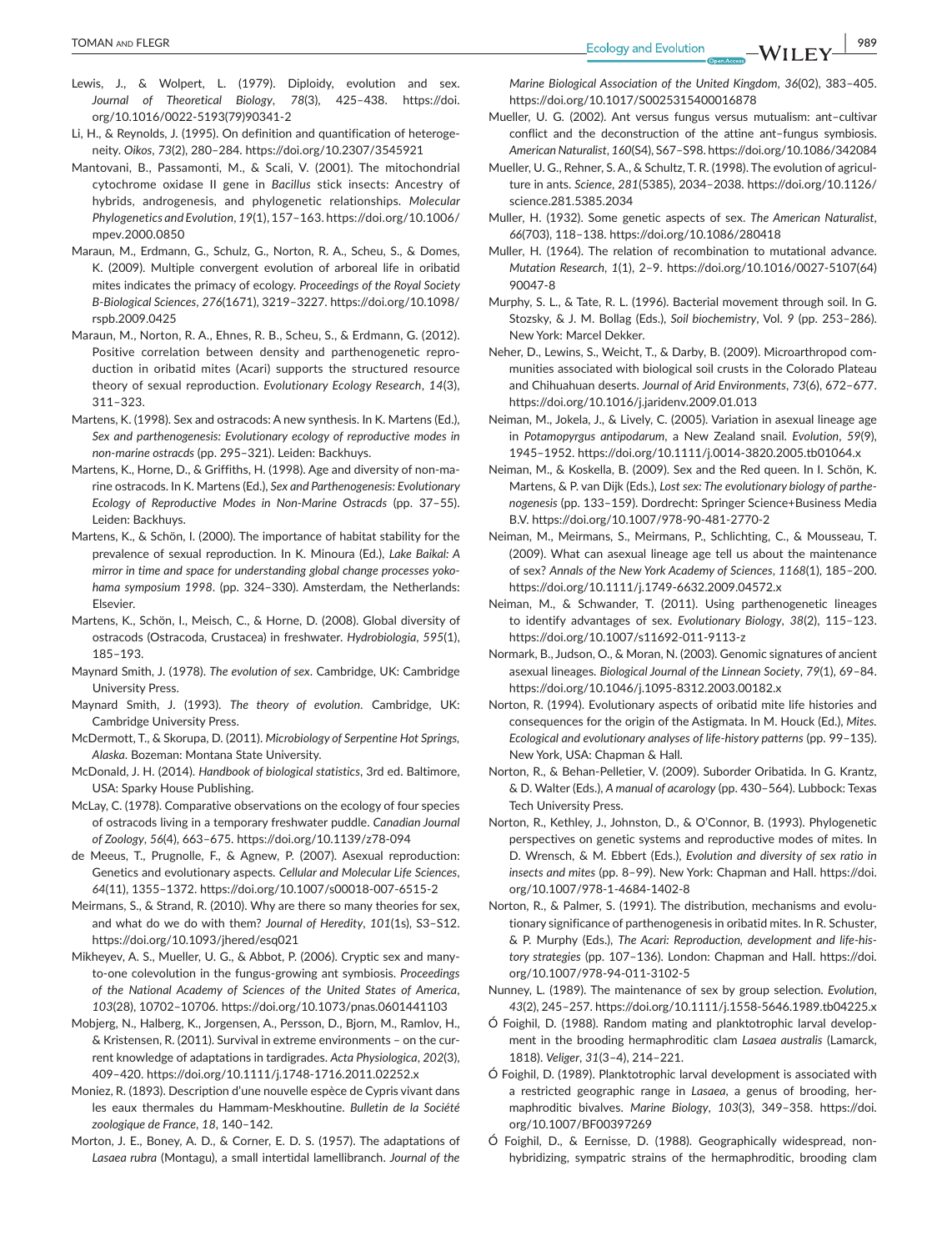**990 WII FY** Ecology and Evolution **and Example 2008 COMAN AND FLEGR** 

*Lasaea* in the northeastern Pacific Ocean. *Biological Bulletin*, *175*(2), 218–229. <https://doi.org/10.2307/1541562>

- Ó Foighil, D., & Smith, M. (1995). Evolution of asexuality in the cosmopolitan marine clam *Lasaea*. *Evolution*, *49*(1), 140–150. [https://doi.](https://doi.org/10.1111/j.1558-5646.1995.tb05966.x) [org/10.1111/j.1558-5646.1995.tb05966.x](https://doi.org/10.1111/j.1558-5646.1995.tb05966.x)
- Ó Foighil, D., & Thiriot-Quievreux, C. (1999). SympatricAustralian *Lasaea* species (Mollusca: Bivalvia) differ in their ploidy levels, reproductive modes and developmental modes. *Zoological Journal of the Linnean Society*, *127*(4), 477–494. <https://doi.org/10.1111/j.1096-3642.1999.tb01382.x>
- Oconnor, B. (2009). Cohort Astigmatina. In G. Krantz, & D. Walter (Eds.), *A manual of acarology* (pp. 565–657). Lubbock: Texas Tech University Press.
- Otto, S. (2009). The Evolutionary Enigma of Sex. *American Naturalist*, *174*(S1), S1–S14. <https://doi.org/10.1086/599084>
- Otto, S., & Lenormand, T. (2002). Resolving the paradox of sex and recombination. *Nature Reviews Genetics*, *3*(4), 252–261. [https://doi.](https://doi.org/10.1038/nrg761) [org/10.1038/nrg761](https://doi.org/10.1038/nrg761)
- Paul, E. A. (2007). Soil microbiology, ecology and biochemistry. USA: Academic Press.
- Pax, F., & Wulfert, K. (1941). Die Rädertiere der deutschen Thermen. *Lotos*, *88*, 246–262.
- Pejler, B. (1995). Relation to habitat in rotifers. *Hydrobiologia*, *313*(1), 267– 278. <https://doi.org/10.1007/BF00025959>
- Pieri, V., Martens, K., Stoch, F., & Rossetti, G. (2009). Distribution and ecology of non-marine ostracods (Crustacea, Ostracoda) from Friuli Venezia Giulia (NE Italy). *Journal of Limnology*, *68*(1), 1–15. [https://doi.](https://doi.org/10.4081/jlimnol.2009.1) [org/10.4081/jlimnol.2009.1](https://doi.org/10.4081/jlimnol.2009.1)
- Pilato, G. (1979). Correlations between cryptobiosis and other biological characteristics in some soil animals. *Italian Journal of Zoology*, *46*(4), 319–332.
- Pinto, R., Rocha, C., & Martens, K. (2005). On new terrestrial ostracods (Crustacea, Ostracoda) from Brazil, primarily from Sao Paulo State. *Zoological Journal of the Linnean Society*, *145*(2), 145–173. [https://doi.](https://doi.org/10.1111/j.1096-3642.2005.00185.x) [org/10.1111/j.1096-3642.2005.00185.x](https://doi.org/10.1111/j.1096-3642.2005.00185.x)
- Poinar, G. O., & Ricci, C. (1992). Bdelloid rotifers in Dominican amber: Evidence for parthenogenetic continuity. *Experientia*, *48*(4), 408–410. <https://doi.org/10.1007/BF01923444>
- Pokorný, V. (1965). *Principles of zoological micropalaeontology: Vol. 2 International series of monographs on earth sciences*. Oxford, UK: Pergamon Press.
- Pongratz, N., Storhas, M., Carranza, S., & Michiels, N. (2003). Phylogeography of competing sexual and parthenogenetic forms of a freshwater flatworm: Patterns and explanations. *Bmc Evolutionary Biology*, *3*(1).
- Pontecorvo, D. (1954). Mitotic recombination in the genetic systems of filamentous fungi. *Caryologia*, *6*, 192–200.
- Quesada, C. A., Miranda, A. C., Hodnett, M. G., Santos, A. J. B., Miranda, H. S., & Breyer, L. M. (2004). Seasonal and depth variation of soil moisture in a burned open savanna (campo sujo) in central Brazil. *Ecological Applications*, *14*(4s), 33–41. <https://doi.org/10.1890/01-6017>
- R\_Core\_Team. (2014). *R: A language and environment for statistical computing, version 3.1.2*. Vienna, Austria: R Foundation for Statistical Computing. Retrieved from: <https://www.r-project.org> (accessed 23 may 2016).
- van Raay, T., & Crease, T. (1995). Mitochondrial DNAdiversity in an apomictic *Daphnia complex* from the Canadian High Arctic. *Molecular Ecology*, *4*(2), 149–161. <https://doi.org/10.1111/j.1365-294X.1995.tb00204.x>
- Ranta, E. (1979). Population biology of *Darwinula stevensoni* (Crustacea, Ostracoda) in an oligotrophic lake. *Annales Zoologici Fennici*, *16*(1), 28–35.
- Redecker, D., Kodner, R., & Graham, L. (2000). Glomalean fungi from the Ordovician. *Science*, *289*(5486), 1920–1921. [https://doi.org/10.1126/](https://doi.org/10.1126/science.289.5486.1920) [science.289.5486.1920](https://doi.org/10.1126/science.289.5486.1920)
- Remy, W., Taylor, T., Hass, H., & Kerp, H. (1994). Four hundred-millionyear-old vesicular arbuscular mycorrhizae. *Proceedings of the National Academy of Sciences of the United States of America*, *91*(25), 11841– 11843. <https://doi.org/10.1073/pnas.91.25.11841>
- Renaut, S., Replansky, T., Heppleston, A., & Bell, G. (2006). The ecology and genetics of fitness in *Chlamydomonas*. XIII. The fitness of long-term sexual and asexual populations in benign environments. *Evolution*, *60*(11), 2272–2279. <https://doi.org/10.1111/j.0014-3820.2006.tb01864.x>
- Retrum, J., Hasiotis, S., & Kaesler, R. (2011). Neoichnological experiments with the freshwater ostracode *Heterocypris incongruens*: Implications for reconstructing aquatic settings. *Palaios*, *26*(8), 509–518. [https://doi.](https://doi.org/10.2110/palo.2010.p10-110r) [org/10.2110/palo.2010.p10-110r](https://doi.org/10.2110/palo.2010.p10-110r)
- Ricci, C. (1987). Ecology of bdelloids: How to be successful. *Hydrobiologia*, *147*(1), 117–127. <https://doi.org/10.1007/BF00025734>
- Ricci, C. (2001). Dormancy patterns in rotifers. *Hydrobiologia*, *446*(1), 1–11. <https://doi.org/10.1023/A:1017548418201>
- Ricci, C., & Balsamo, M. (2000). The biology and ecology of lotic rotifers and gastrotrichs. *Freshwater Biology*, *44*(1), 15–28. [https://doi.](https://doi.org/10.1046/j.1365-2427.2000.00584.x) [org/10.1046/j.1365-2427.2000.00584.x](https://doi.org/10.1046/j.1365-2427.2000.00584.x)
- Ricci, C., & Perletti, F. (2006). Starve and survive: Stress tolerance and lifehistory traits of a bdelloid rotifer. *Functional Ecology*, *20*(2), 340–346. <https://doi.org/10.1111/j.1365-2435.2006.01082.x>
- Rohde, K. (1986). Differences in species diversity of monogenea between the pacific and atlantic oceans. *Hydrobiologia*, *137*(1), 21–28. [https://](https://doi.org/10.1007/BF00004168) [doi.org/10.1007/BF00004168](https://doi.org/10.1007/BF00004168)
- Rohde, K., & Heap, M. (1998). Latitudinal differences in species and community richness and in community structure of metazoan endo- and ectoparasites of marine teleost fish. *International Journal For Parasitology*, *28*(3), 461–474. [https://doi.org/10.1016/S0020-7519\(97\)00209-9](https://doi.org/10.1016/S0020-7519(97)00209-9)
- Rosewater, J. (1975). *An annotated list of the marine mollusks of Ascension Island, South Atlantic Ocean*. Washington: Smithsonian Institution Press.
- Rossetti, G., Pinto, R., & Martens, K. (2011). Description of a new genus and two new species of Darwinulidae (Crustacea, Ostracoda), from Christmas Island (Indian Ocean) with some considerations on the morphological evolution of ancient asexuals. *Belgian Journal of Zoology*, *141*(2), 55–74.
- Rossi, V., Todeschi, E., Gandolfi, A., Invidia, M., & Menozzi, P. (2002). Hypoxia and starvation tolerance in individuals from a riverine and a lacustrine population of *Darwinula stevensoni* (Crustacea: Ostracoda). *Archiv Fur Hydrobiologie*, *154*(1), 151–171. [https://doi.org/10.1127/](https://doi.org/10.1127/archiv-hydrobiol/154/2002/151) [archiv-hydrobiol/154/2002/151](https://doi.org/10.1127/archiv-hydrobiol/154/2002/151)
- Roughgarden, J. (1991). The evolution of sex. *American Naturalist*, *138*(4), 934–953. <https://doi.org/10.1086/285261>
- Sandoval, C., Carmean, D., & Crespi, B. (1998). Molecular phylogenetics of sexual and parthenogenetic *Timema* walking-sticks. *Proceedings of the Royal Society B-Biological Sciences*, *265*(1396), 589–595. [https://doi.](https://doi.org/10.1098/rspb.1998.0335) [org/10.1098/rspb.1998.0335](https://doi.org/10.1098/rspb.1998.0335)
- Scheu, S., & Drossel, B. (2007). Sexual reproduction prevails in a world of structured resources in short supply. *Proceedings of the Royal Society B-Biological Sciences*, *274*(1614), 1225–1231. <https://doi.org/10.1098/rspb.2007.0040>
- Scholl, K., & Devetter, M. (2013). Soil rotifers new to Hungary from the Gemenc floodplain (Duna-Drava National Park, Hungary). *Turkish Journal of Zoology*, *37*(4), 406–412.
- Schön, I., Butlin, R., Griffiths, H., & Martens, K. (1998). Slow molecular evolution in an ancient asexual ostracod. *Proceedings of the Royal Society of London Series B-Biological Sciences*, *265*(1392), 235–242. [https://doi.](https://doi.org/10.1098/rspb.1998.0287) [org/10.1098/rspb.1998.0287](https://doi.org/10.1098/rspb.1998.0287)
- Schön, I., & Martens, K. (2004). Adaptive, pre-adaptive and non-adaptive components of radiations in ancient lakes: A review. *Organisms Diversity & Evolution*, *4*(3), 137–156. <https://doi.org/10.1016/j.ode.2004.03.001>
- Schön, I., Martens, K., & Rossi, V. (1996). Ancient asexuals: Scandal or artifact? *Trends in Ecology and Evolution*, *11*(7), 296–297. [https://doi.](https://doi.org/10.1016/0169-5347(96)81125-6) [org/10.1016/0169-5347\(96\)81125-6](https://doi.org/10.1016/0169-5347(96)81125-6)
- Schön, I., Rossetti, G., & Martens, K. (2009). Darwinulid ostracods: Ancient asexual scandals or scandalous gossip? In I. Schon, K. Martens & Van Dijk P. (Eds.), *Lost sex: The evolutionary biology of parthenogenesis* (pp. 217–240), Dordrecht, the Netherlands: Springer Science+Business Media B.V. <https://doi.org/10.1007/978-90-481-2770-2>
- Schurko, A., Neiman, M., & Logsdon, J. (2009). Signs of sex: What we know and how we know it. *Trends in Ecology & Evolution*, *24*(4), 208–217. <https://doi.org/10.1016/j.tree.2008.11.010>
- Schwander, T. (2016). Evolution: The end of an ancient asexual scandal. *Current Biology*, *26*(6), R233–R235. [https://doi.org/10.1016/j.](https://doi.org/10.1016/j.cub.2016.01.034) [cub.2016.01.034](https://doi.org/10.1016/j.cub.2016.01.034)